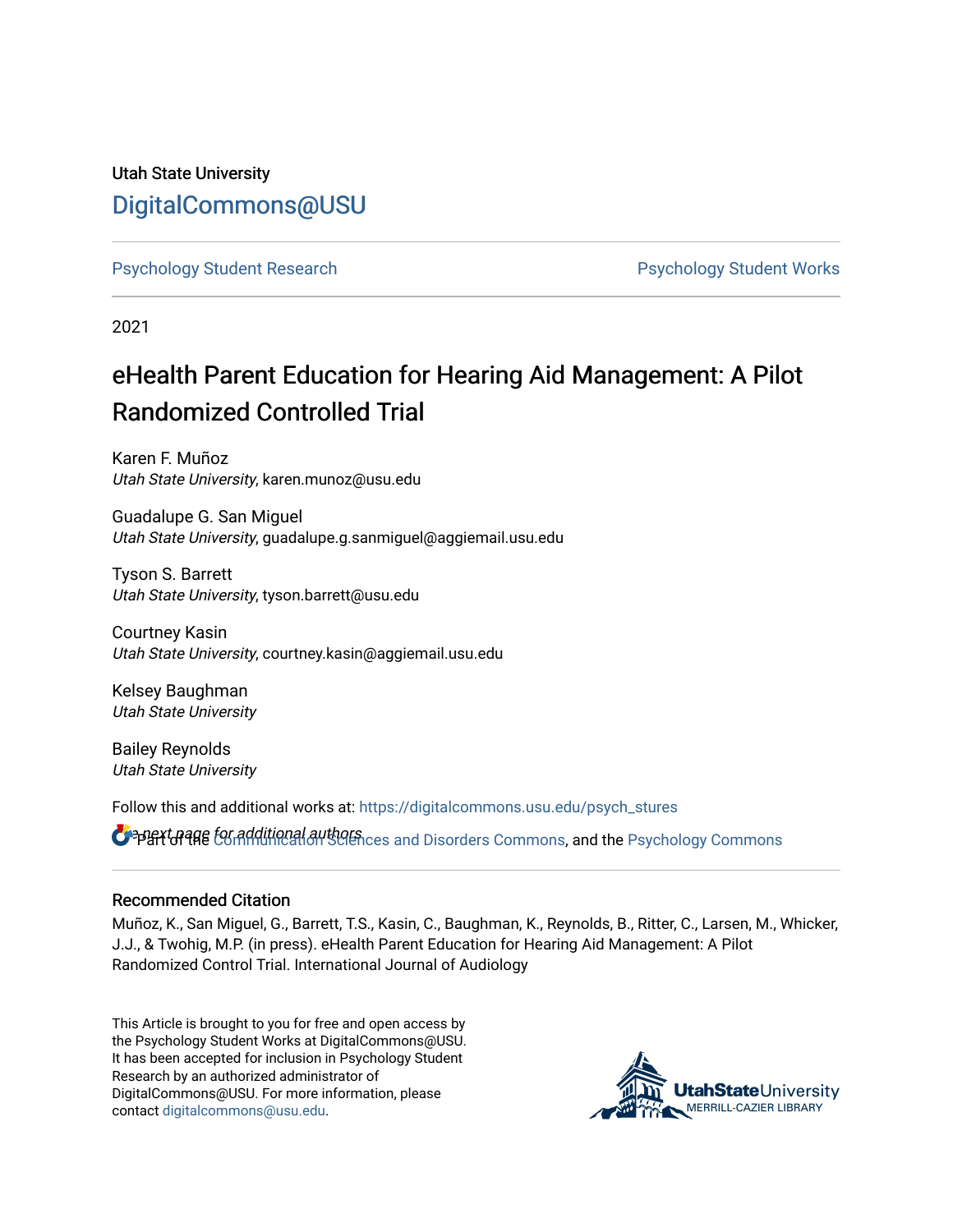#### Authors

Karen F. Muñoz, Guadalupe G. San Miguel, Tyson S. Barrett, Courtney Kasin, Kelsey Baughman, Bailey Reynolds, Caitlyn Ritter, Makynzie Larsen, John J. Whicker, and Michael P. Twohig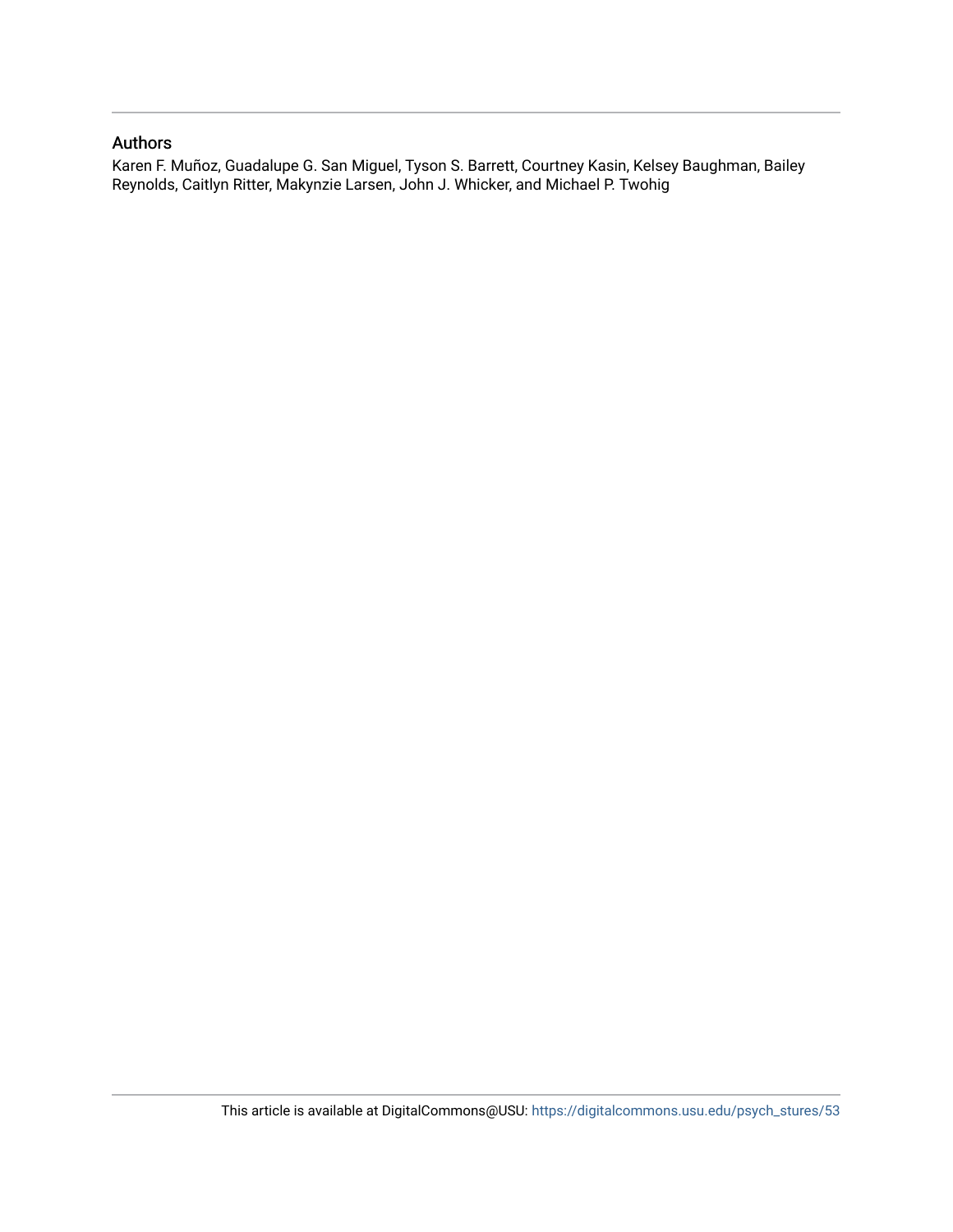## eHealth Parent Education for Hearing Aid Management: A Pilot Randomized Controlled Trial

Karen Muñoz Guadalupe G. San Miguel Tyson S. Barrett Courtney Kasin Kelsey Baughman Bailey Reynolds Caitlyn Ritter Makynzie Larsen John J. Whicker

Michael P. Twohig

Utah State University

Corresponding author: Karen Muñoz Department of Communicative Disorders and Deaf Education Utah State University 1000 Old Main Hill Logan, UT, 84322 [karen.munoz@usu.edu](mailto:clarissa.ong@usu.edu)

Word count: 5,980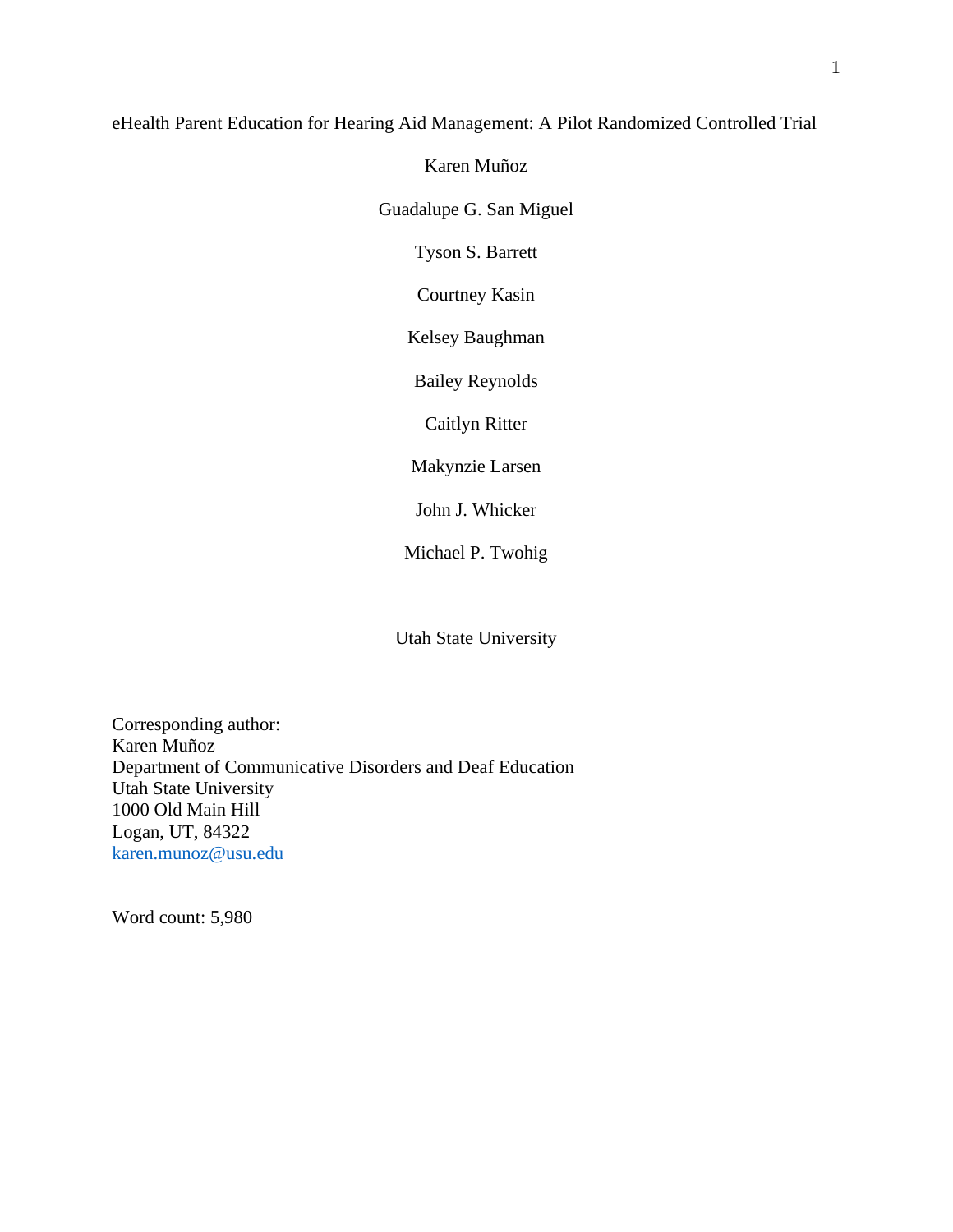#### **Abstract**

Objective: Parents frequently experience challenges implementing daily routines important for consistent hearing aid management. Education that supports parents in learning new information and gaining confidence is essential for intervention success. We conducted a pilot study to test an eHealth program to determine if we could implement the program with adherence and affect important behavioral outcomes compared to treatment as usual.

Design: Randomized controlled trial

Study sample: Parents of children birth to 42 months who use hearing aids. Eighty-two parents were randomly assigned to the intervention or treatment-as-usual group. Four parents assigned to the intervention group did not continue after baseline testing.

Results: The intervention was delivered successfully with low drop out (10%), high session completion (97%), and high program adherence. The intervention conditions showed significantly greater gains over time for knowledge, confidence, perceptions, and monitoring related to hearing aid management. Significant differences between groups were not observed for hearing aid use time.

Conclusion: We found that we could successfully implement this eHealth program and that it benefitted the participants in terms of knowledge and confidence with skills important for hearing aid management. Future research is needed to determine how to roll programs like this out on a larger scale.

*Keywords*: eHealth, hearing loss, hearing aids, parent education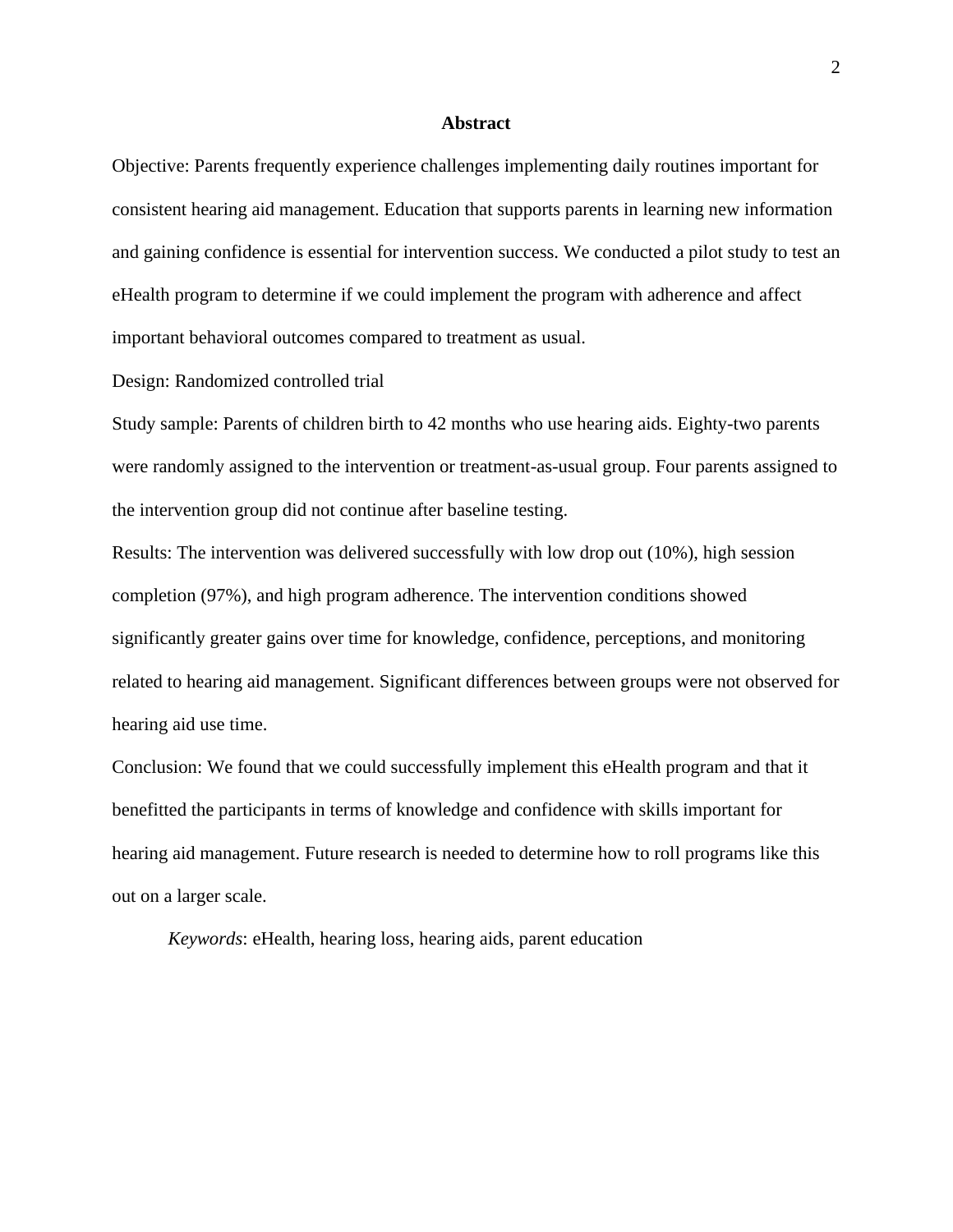eHealth Parent Education for Hearing Aid Management: A Pilot Randomized Controlled Trial

Childhood hearing loss affects approximately 34 million children globally (World Health Organization, 2020). The diagnosis is often unanticipated by parents and for many, hearing loss is identified in infancy through newborn hearing screening and hearing aids provided shortly thereafter. Early and consistent access to sound through appropriately fitted hearing aids is critical for spoken language development (McCreery et al., 2013; Ching et al., 2013). Parents, however, frequently experience challenges learning how to manage the hearing aids and implement daily routines important for consistent maintenance and use of the devices. Education that supports parents in learning new information and gaining confidence in their role is an essential component of intervention. An eHealth approach to supplement typical audiology services may provide benefits in the delivery of vital support for parents as they learn to engage in new habits to help their child.

Parents experience varying levels of difficulty, depending on their barriers, managing hearing aid use and monitoring device function. Parents have reported a range of challenges such as, frustration in keeping the hearing aids on their child and a lack of confidence knowing how to manage the hearing aids, and they have indicated that they want more learning support (Muñoz et al., 2014; Muñoz et al., 2016; Muñoz et al., 2019). Hours of hearing aid use varies widely among young children, typically falling below recommendations (Muñoz et al., 2015; Walker et al., 2013; Jones et al., 2013) with parent report often overestimating hours of use when compared to hearing aid datalogging (Walker et al., 2015). This is concerning because research has found that children have better language outcomes when they wear their hearing aids 10 or more hours per day (Tomblin et al., 2015).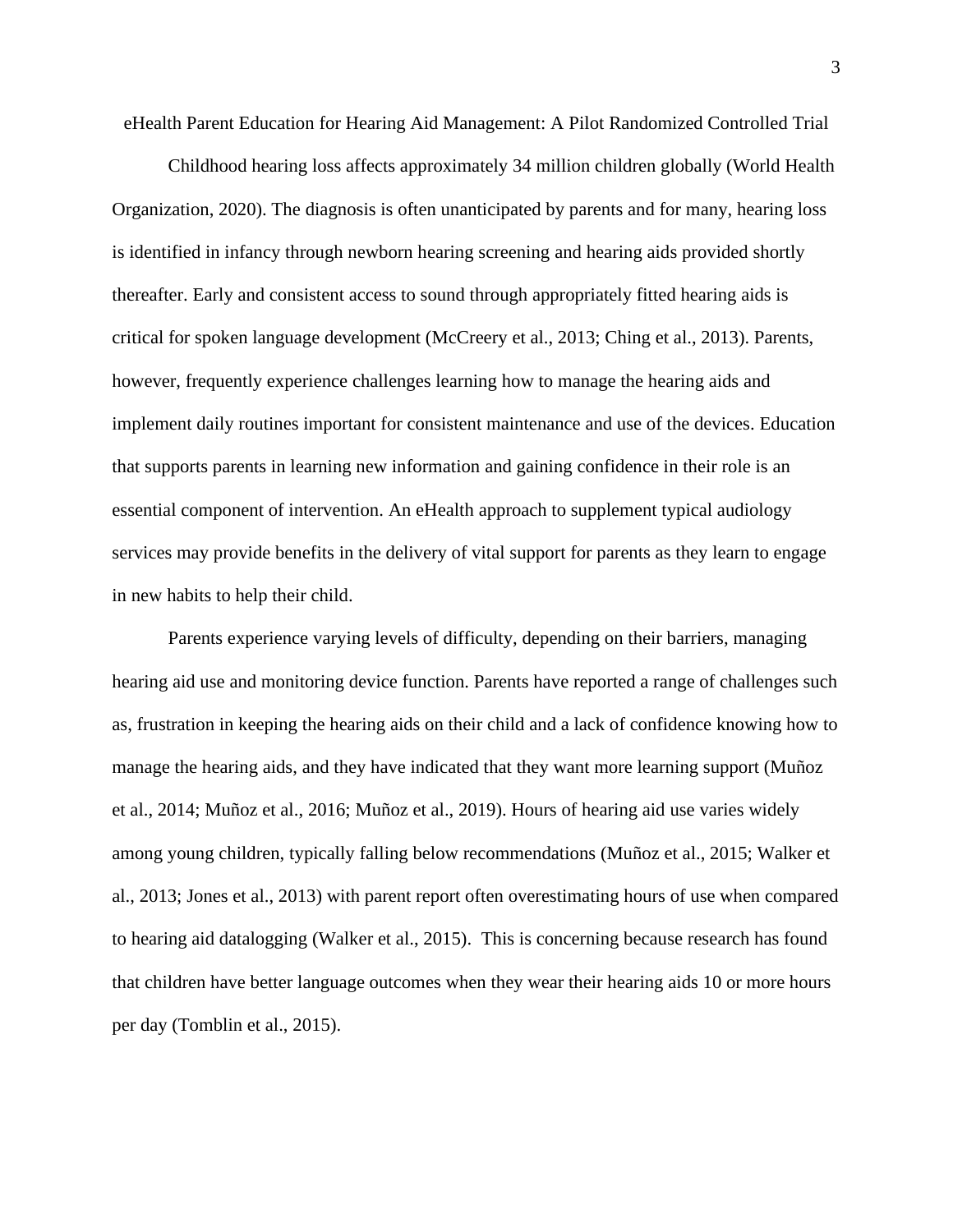Various factors likely contribute to parents' difficulty in managing hearing aids within their daily routines. Education on hearing aid management is often provided when parents are experiencing difficult emotions (Kurtzer-White & Luterman, 2003), raising considerations for later parent recall of the information (Watermeyer, Kanji, & Cohen, 2012), and this may negatively influence their ability to relay information to other caregivers. It is also important to recognize that behavior change can be difficult. Even when the changes are desired, individuals can experience barriers that derail their ability to act on intervention recommendations or persist when faced with challenging situations (Rollnick, Miller, & Butler, 2008). Furthermore, professional practice guidelines do not directly address parent education beyond listing topics to discuss (American Speech-Language-Hearing Association, 2020; American Academy of Audiology, 2013), likely rendering vast differences in the extent of education and support parents receive during audiology appointments.

Supplemental remote support may improve parent engagement and success with home routines. Muñoz et al., (2016) found that families struggling with hearing aid use were receptive to remote support and hearing aid use increased when barriers were addressed. eHealth, a broad term for remote services to address health-related needs, can offer flexible opportunities for parents to access hearing aid education and support. Supportive accountability theory is a model that includes human interaction within eHealth interventions to increase adherence with the program (Mohr et al., 2011). Social support, that is interaction with a person, is an important feature of this model, and can include phone, email and/or text interaction, because human factors (e.g., accountability, legitimacy, bond) can influence adherence to the educational program. eHealth can offer timely access to education and mitigate challenges parents may experience with attending in-person appointments (e.g., transportation problems, health issues)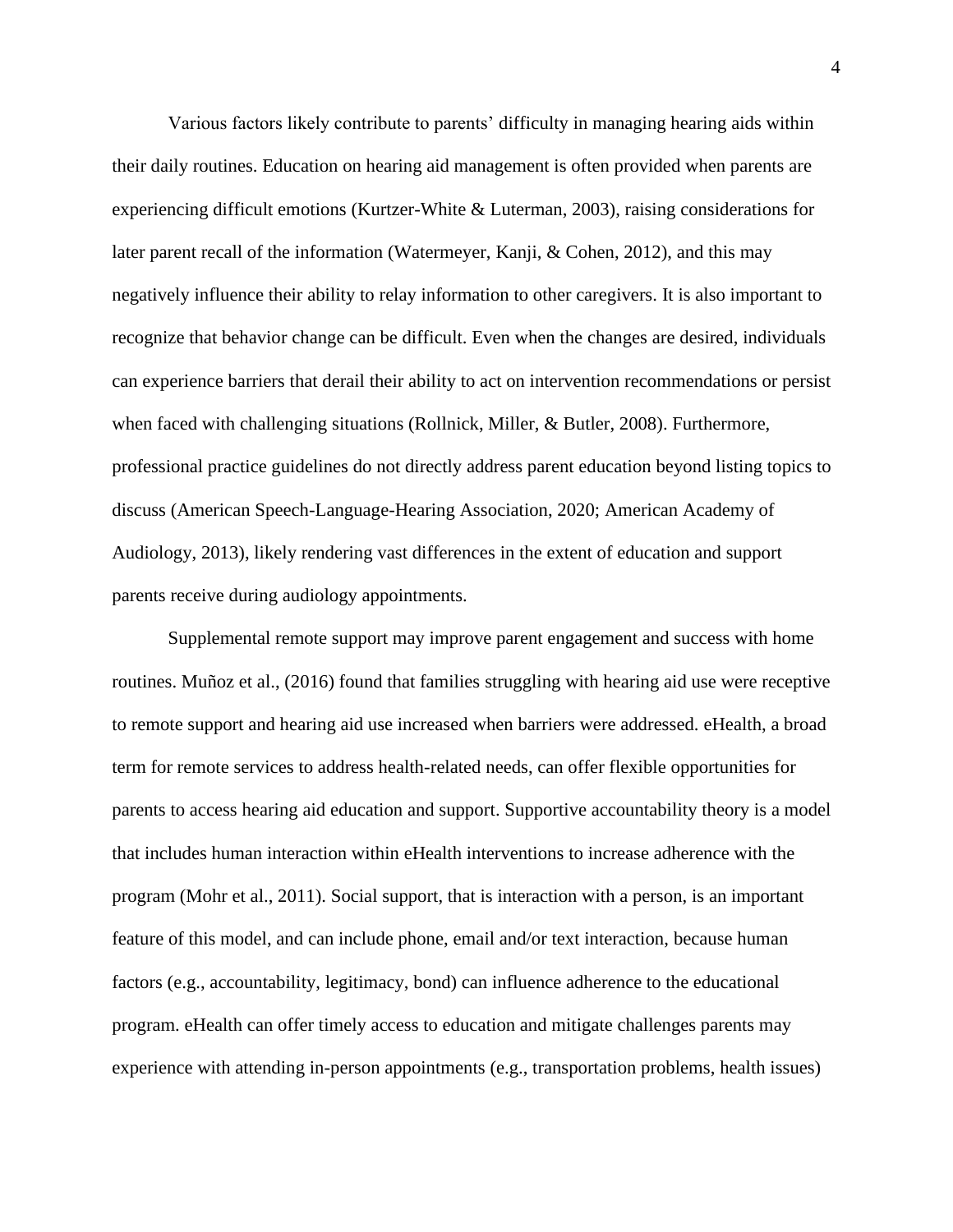making travel to a clinic for services difficult (e.g., Coco et al., 2016). Furthermore, the recent global pandemic (COVID-19) has underscored the critical importance of having effective remote delivery options within audiology services. To address parent needs for education that supports development of hearing aid management routines, we conducted a pilot study of a supplemental eHealth program. The purpose of our study was to explore the adherence of program implementation, and to assess for differences between treatment as usual (TAU) and an eHealth education program in addition to TAU on hours of hearing aid use and parent outcomes for hearing aid management knowledge, perceptions, confidence, and monitoring.

#### **Methods**

#### **Participants**

Participants, one parent per family, were recruited via flyers posted on Facebook, Google advertisements, in clinics, word of mouth, and through state Early Hearing Detection and Intervention programs from September 2019 to August 2020. Thus, about half of this study occurred during the COVID-19 outbreak in the USA. Parents were included if they had a child with a behind-the-ear hearing aid, aged 42 months or younger, had access to the internet, and if they were proficient in English. Parents were excluded from the study if their child did not have hearing aids, used another type of amplification device exclusively (i.e., cochlear implants, bone conduction hearing aid), or did not have access to the internet. Participants were given an incentive (\$50 Amazon eGift card) for their time to complete study surveys that took place at four timepoints (i.e., baseline, four weeks, eight weeks, twelve weeks); the study was funded through a Utah State University Research Catalyst grant. A total of 82 parents were included in the study with 41 parents being randomized to the intervention group and 41 randomized to the TAU group (see Supplementary Figure 1; CONSORT checklist Supplementary Table 1). The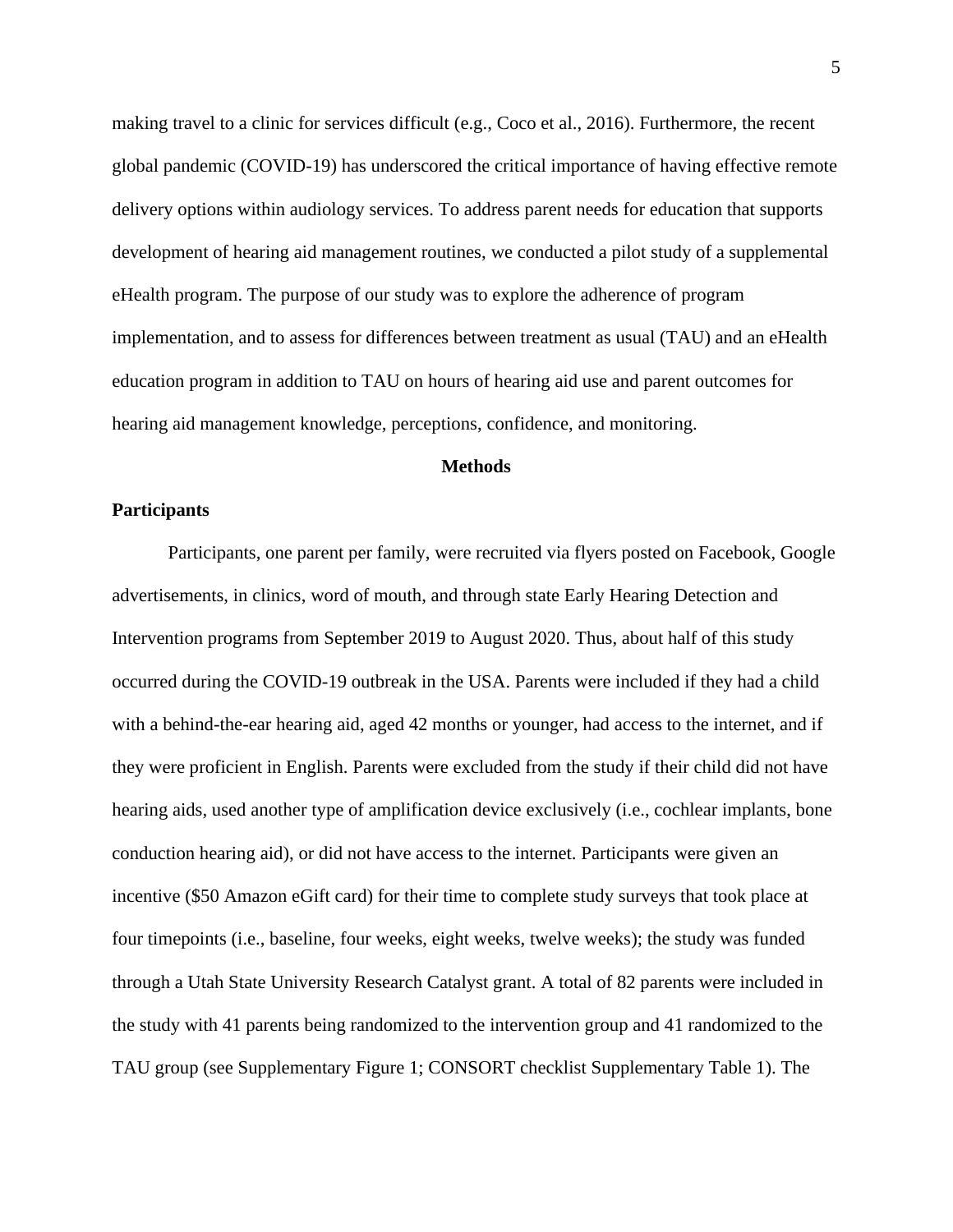study planned to recruit 100 participants; however, due to COVID inquiries to participate slowed down significantly and the decision was made to end recruitment. Of the 41 participants allocated to the intervention, 37 received the intervention, completed post-treatment, and followup assessments ( $n = 4$  lost to follow-up). One participant discontinued the intervention prior to post-treatment but provided data at post-treatment and follow-up (i.e., that individual received a "lower dose" of the intervention). All 41 participants in the TAU group completed post-treatment and follow-up assessments.

#### **Procedure**

Study procedures were approved by the Utah State University institutional review board. After participants were deemed eligible, they were sent the link to the consent form via email or text to sign electronically. Participants then completed a child and family demographic form and baseline measures online via REDCap, an online survey platform. Once completed, participants were randomly assigned to the intervention or TAU. Throughout the duration of the study, the allocations and randomizations were conducted by the same psychology graduate students who was blinded to the allocation up until interventions were assigned. A separate psychology graduate student prepared the simple randomization that was completed using an online random number generator to create a list of participant identifiers randomly assigned to one of two equally sized conditions (i.e., intervention vs. TAU). After randomization, participants were sent an email containing their incentive for completing the baseline assessments and were informed of their group allocation. If the participant was randomized into the intervention condition, they were assigned a coach from the research team. The coaches included a faculty member who is a licensed pediatric audiologist and five audiology graduate students. Coaches received guidance from a member of the research team, Dr. Twohig, a licensed psychologist, on effective methods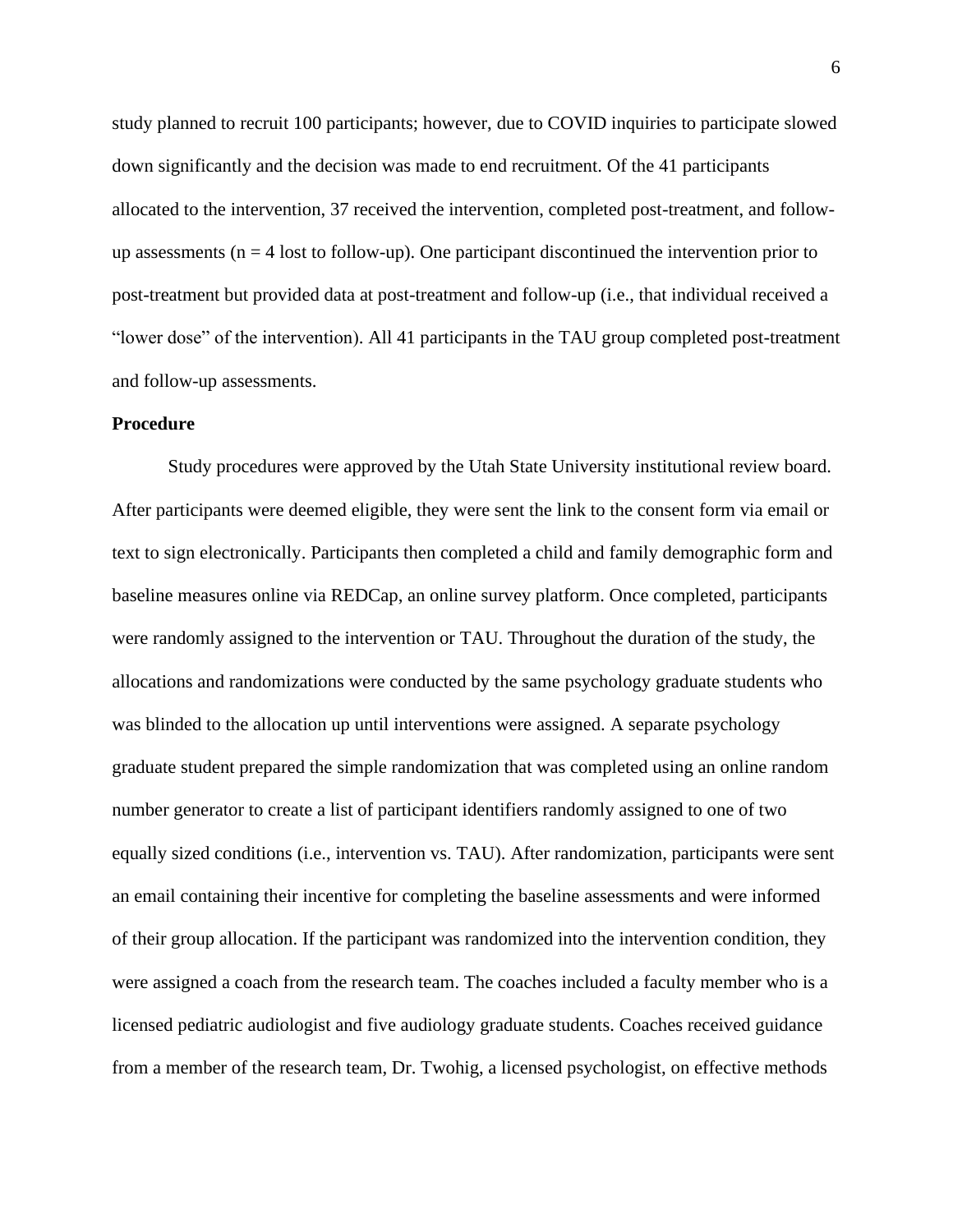for guiding parents in identifying and addressing challenges they are experiencing related to hearing aid management. Participants in both groups completed the measures at four time points (i.e., baseline, 4 weeks, 8 weeks, 12 weeks); the eight-week timepoint was post-intervention, and 12-week timepoint was one month follow-up. Incentives were sent after each assessment timepoint. At the conclusion of the study, participants randomized into the TAU condition were given the option to participate in the intervention. Six participants from the TAU condition decided to opt-in for the intervention at the conclusion of the study. No data were collected on these six participants.

#### **Intervention**

The eHealth Program (intervention) was six weeks in duration and included weekly phone check-ins and watching a series of eight videos, two videos per week during weeks two through five (available on www.heartolearn.org). The video series was developed by the research team using health literacy principles to support understanding of the information (e.g., narrating and captioning the content), short segments to facilitate re-watching information, and insights from professional and parent focus groups (Whicker et al., 2020) to provide parents with information and instruction to support their engagement in hearing aid management. See Table 1 for the video sequence and participant time commitment. During session 1, the coach introduced themselves to the participant, described the program, inquired as to the participant's motivation to be involved in the study, and collaborated on goal development based on the participant's immediate priorities. For sessions two through five, coaches asked three open-ended questions (i.e., "what did you like about these tutorials, what did you learn from these tutorials that you did not know before, and what questions do you have after watching these tutorials") regarding the participants' experience with the video tutorials assigned for the respective session, explored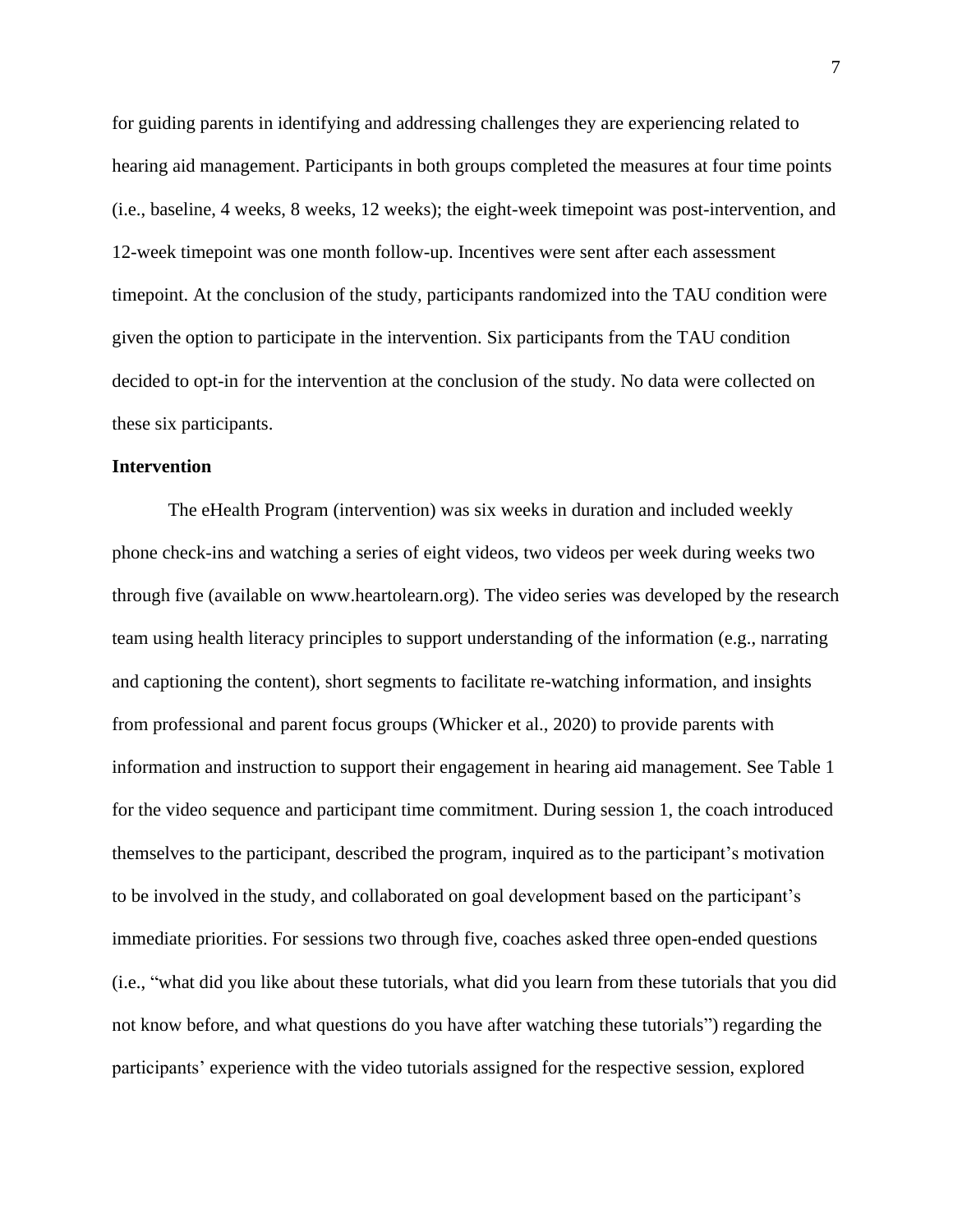progress on their goals, and supported participant's in their problem-solving process, if applicable. Flexibility was built into the manual, but the predetermined questions served as the base of the call. The final session was devoted to reviewing participant's views on their goals and developing a plan of action for their continued management of hearing care for their child. Participants received a text reminder the day before their scheduled call, unless the call was on a Monday then the participant would receive the reminder on the previous Friday.

#### **Measures**

Four measures were used to assess the parent outcomes important to the intervention. Items are available in the tables in Supplemental Information online.

*Hearing Management Knowledge* is a 15-item self-reported questionnaire, developed by the research team, that used a rating scale to determine the level of understanding (1=very poor; 2=poor; 3=fair; 4=good; 5=very good). Items were modified from a previous study (Muñoz et al., 2016) to assess the level of understanding parents have as to why each item is important (e.g., "clean earwax out of my child's earmolds").

*Parent Perceptions* is a 17-item self-reported measure that used a rating scale to determine extent of agreement (1=strongly disagree; 2=disagree; 3=somewhat disagree; 4=somewhat agree; 5=agree; 6=strongly agree) that was developed by the research team. Items were modified from a previous study (Muñoz et al., 2015) to investigate parent perceptions in reference to hearing aid benefit, hearing aid use and confidence. Herein, this is referred to as parent perceptions (e.g., "I accept that my child has a hearing loss") for the items ranked from  $1 - 6$  while the items on a scale of 0 to 100 is referred to as confidence (e.g., "putting the hearing aid on my child"). *Hearing Aid Monitoring* is a 6-item is a self-reported measure developed by the research team. Responses indicated frequency of task performance (i.e., not yet; when needed; weekly, daily;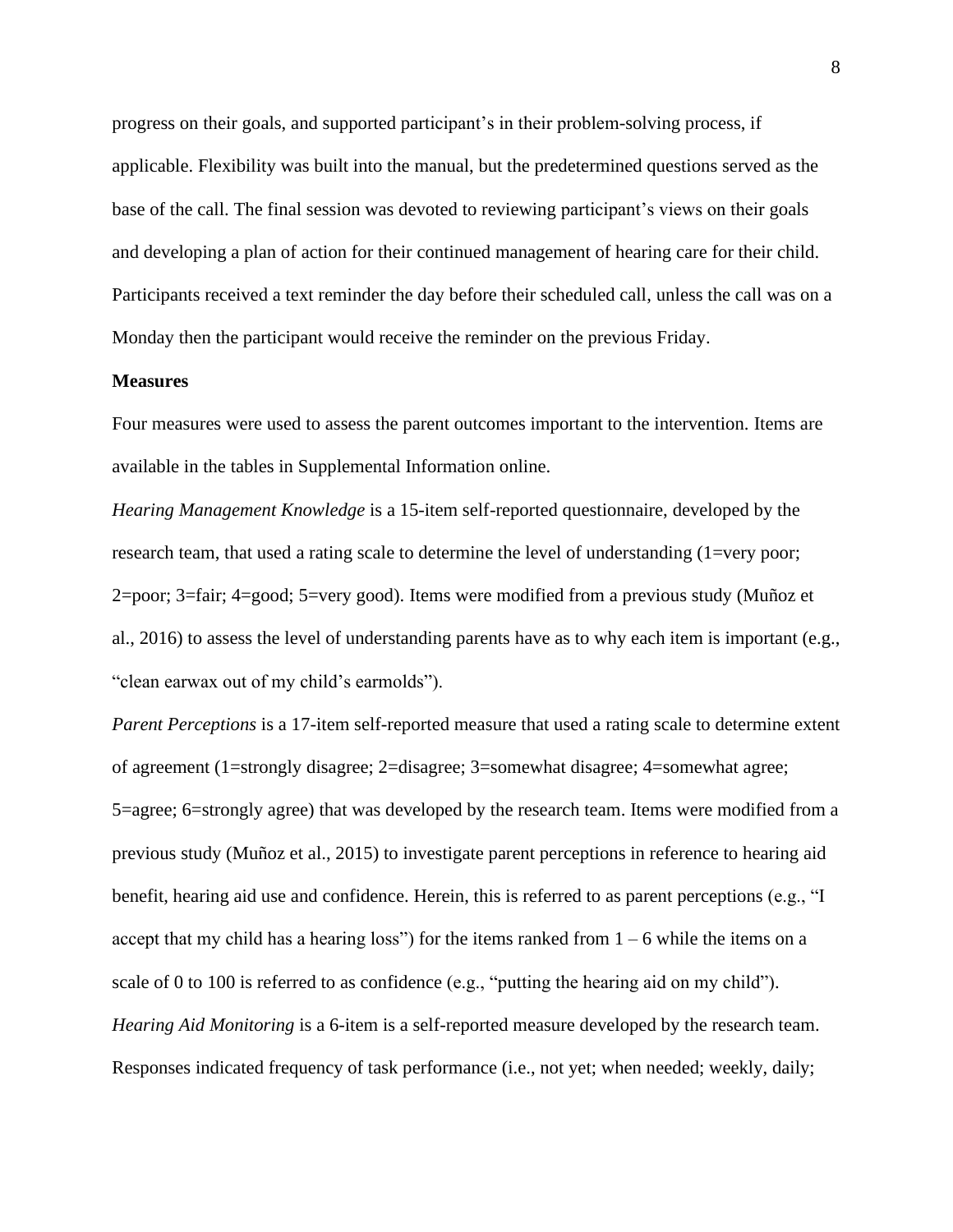other). Items were modified from a previous study (Muñoz et al., 2019) to assess how often and the method parent uses to examine their child's hearing aid (e.g., "check sound quality is the listening tube").

*Treatment Received* is a 12-item questionnaire, developed by the research team, designed to describe elements of treatment as usual (e.g., number of audiology appointments) and to obtain hearing aid use data.

#### **Analysis**

Three core analyses were used to assess the effect of the intervention on the various measures. First, groups were compared at baseline using Chi-square (and when necessary based on assumptions, the Fisher's Exact test) and Wilcoxon Rank Sum tests. Standardized effect sizes (Cramer's V for the Chi-square tests and r for the Wilcoxon Rank Sum tests) are reported for each test. This was done for each item for the demographics, and each measure (knowledge, perceptions, confidence, monitoring, and treatment received). Next, linear mixed effects models were used to test for differential changes over time between the intervention and TAU groups. These analyses used the summed scores of each measure predicted by the group, time point, and the interaction of group and timepoint. Ultimately, the interaction was the estimate of interest as it provides information on whether the change over time depends on the group (i.e., differential change over time by group). The interactions are shown visually to highlight the trajectories of both groups. Lastly, to assess final differences measured in the study (at week 12), Chi-square (and again when necessary based on assumptions, the Fisher's Exact test) and Wilcoxon Rank Sum tests were used to compare differences between the groups at week 12 (the final time point).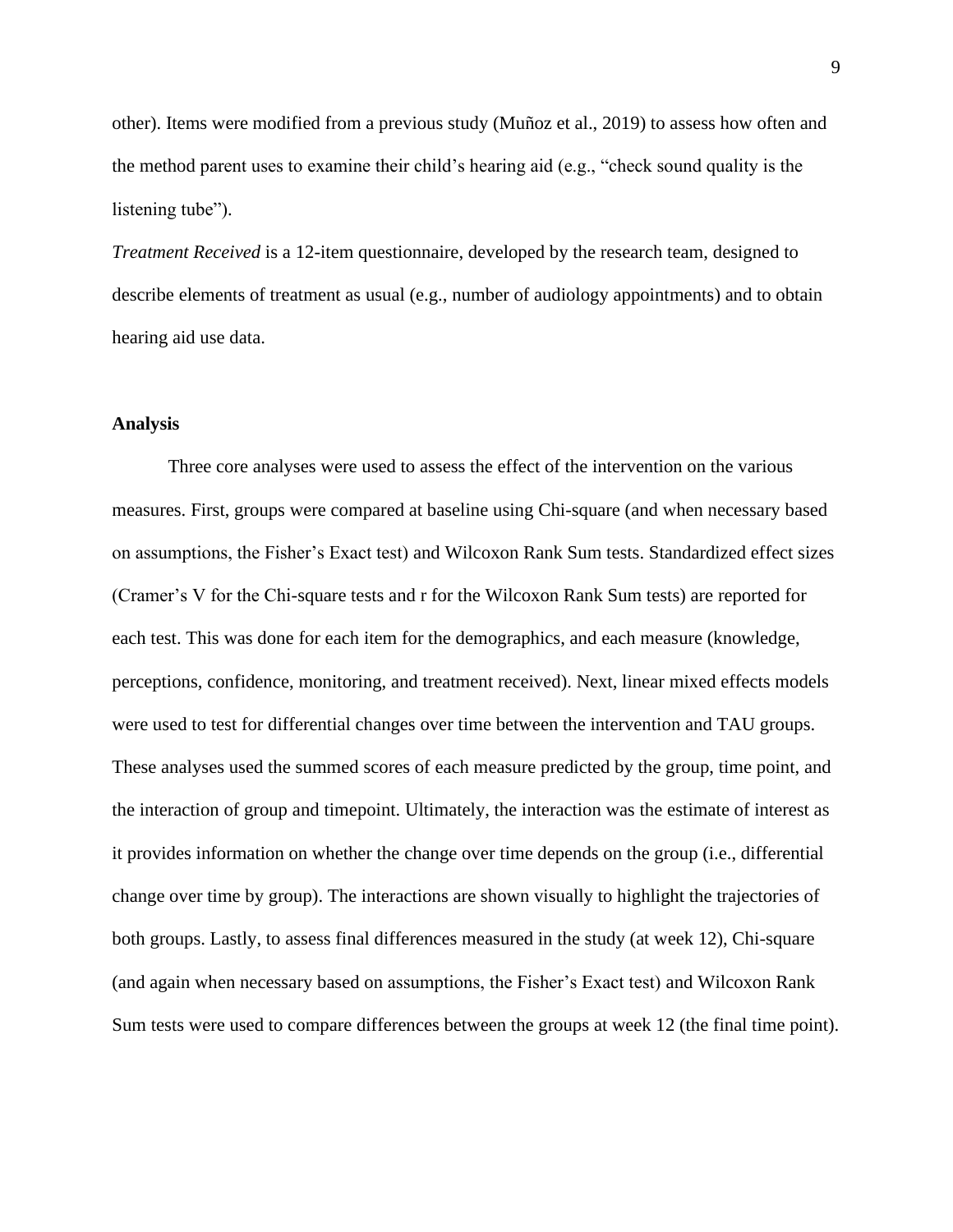Standardized effect sizes (Cramer's V for the Chi-square tests and r for the Wilcoxon Rank Sum tests) are reported for each test for week 12.

Notably, of the 82 participants that were randomized into groups, four did not complete any time points beyond baseline and one discontinued the intervention. The four without baseline were dropped from the analyses. The individuals that discontinued the intervention provided data just for the baseline for the linear mixed effects models. As a check, the four without baseline data were compared to the rest of the sample to assess if any characteristic predicted drop out. The four were similar in all variables to the general distribution of each demographic characteristic and were similar to all other measures.

All analyses were completed R version 4.0.2 (R Core Team, 2020) using the tidyverse, gtsummary, and effectsize packages (Ben-Shachar & Lüdecke, 2020; Sjoberg, Curry, Hannum, Whiting, & Zabor, 2020; Wickham et al., 2019). All data, code, and output for this project can be found at osf.io/xxxx.

#### **Results**

Parents from 36 states and 2 countries (Ireland and Canada) participated in the study (see Table 2 for demographic information). Parents responded to 11 items related to the audiology services they received prior to entering the study (see Supplementary Table 2). Just over half (54%) in each group were given information on parent support organizations, and local parentto-parent groups for hearing loss were provided for some (intervention 32%; TAU 41%); however, some parents indicated they received no information on support services (intervention 43%; TAU 27%). Parents reported the hearing aid management tools that were provided by their audiologist, including a listening tube (intervention 78%; TAU 76%), battery tester (intervention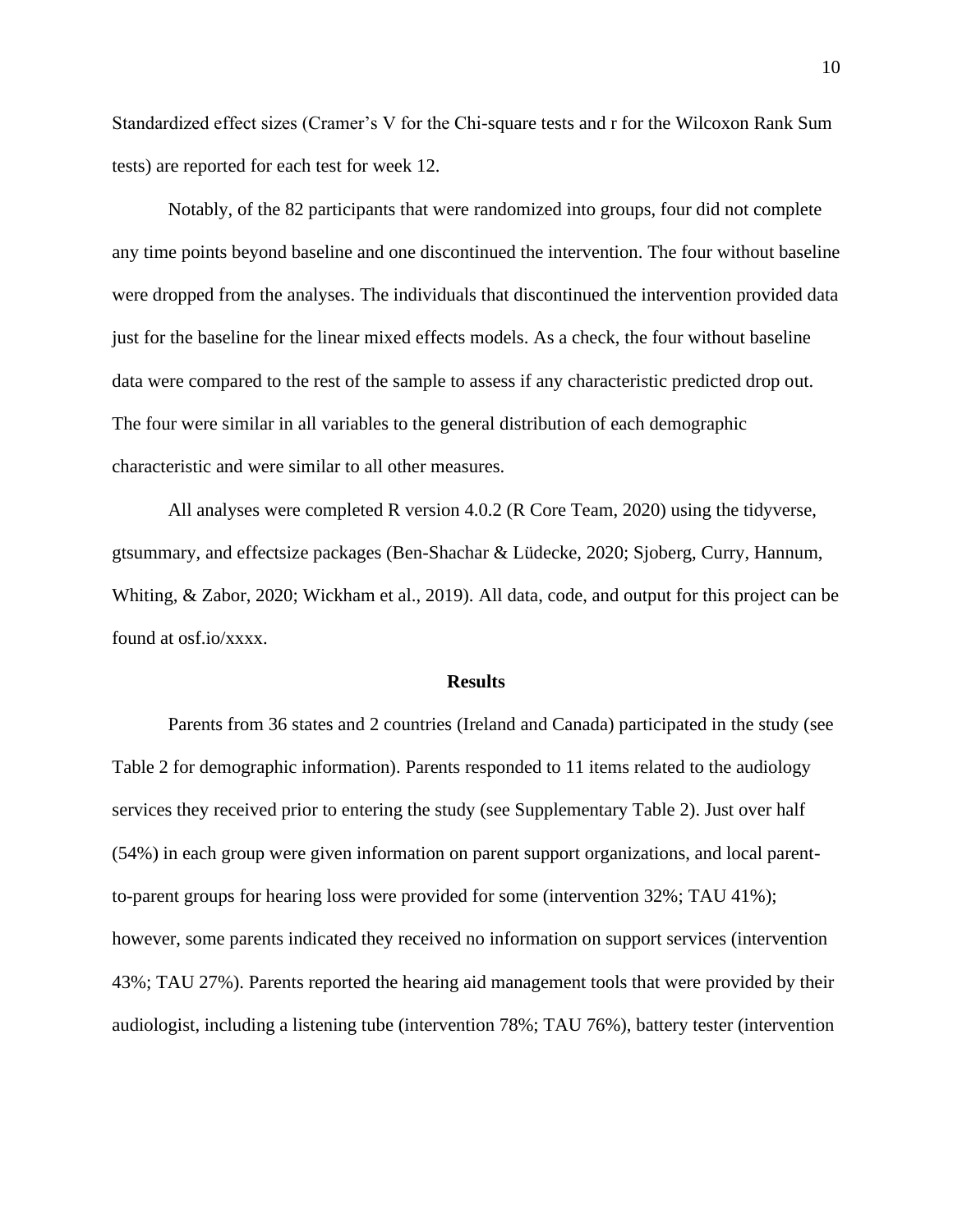70%; TAU 39%), air blower to remove moisture from earmold tubing (intervention 73%; TAU 68%), and a cleaning tool to remove earwax (intervention 89%, TAU 93%).

#### **Program Adherence**

Ninety percent (37/41) of the participants in the intervention group completed the study, and of those 36 (97%) completed all six phone calls, suggesting acceptability of the eHealth educational intervention. One participant in the intervention group completed two out of the six phone calls. Although participants in the intervention group were asked if they had watched the assigned videos during the phone check-ins, there was no official record of which participants completed this task.

To explore the fidelity (i.e., adherence to program protocols) of the intervention, 20% of audio sessions were randomly chosen and reviewed by raters familiar with the intervention objectives using a scoring sheet. Specifically, of the 216 voice recorded sessions, 7 audio files from each call (e.g., call 1, call 2, call 3) were selected at random from different participants. This was done with an online random number generator used to create one list of random numbers between  $1 - 37$  (i.e., used to label participants who have attended at least one session) without replacement. Two members of the research team that did not provide the coaching completed the scoring. The scoring was based on the use of counseling skills (i.e., asking openended questions, validating and responding to emotions) throughout the call and completion of the three intervention objectives (i.e., asked what was helpful about the program, goals moving forward and anticipated challenges going forward). Each item was scored '1' if the coach enacted the behavior and '0' if the behavior never happened. Both raters had 100% agreement that each randomly selected call was conducted with the use of counseling skills and completed all intervention objectives (total score  $=$  4).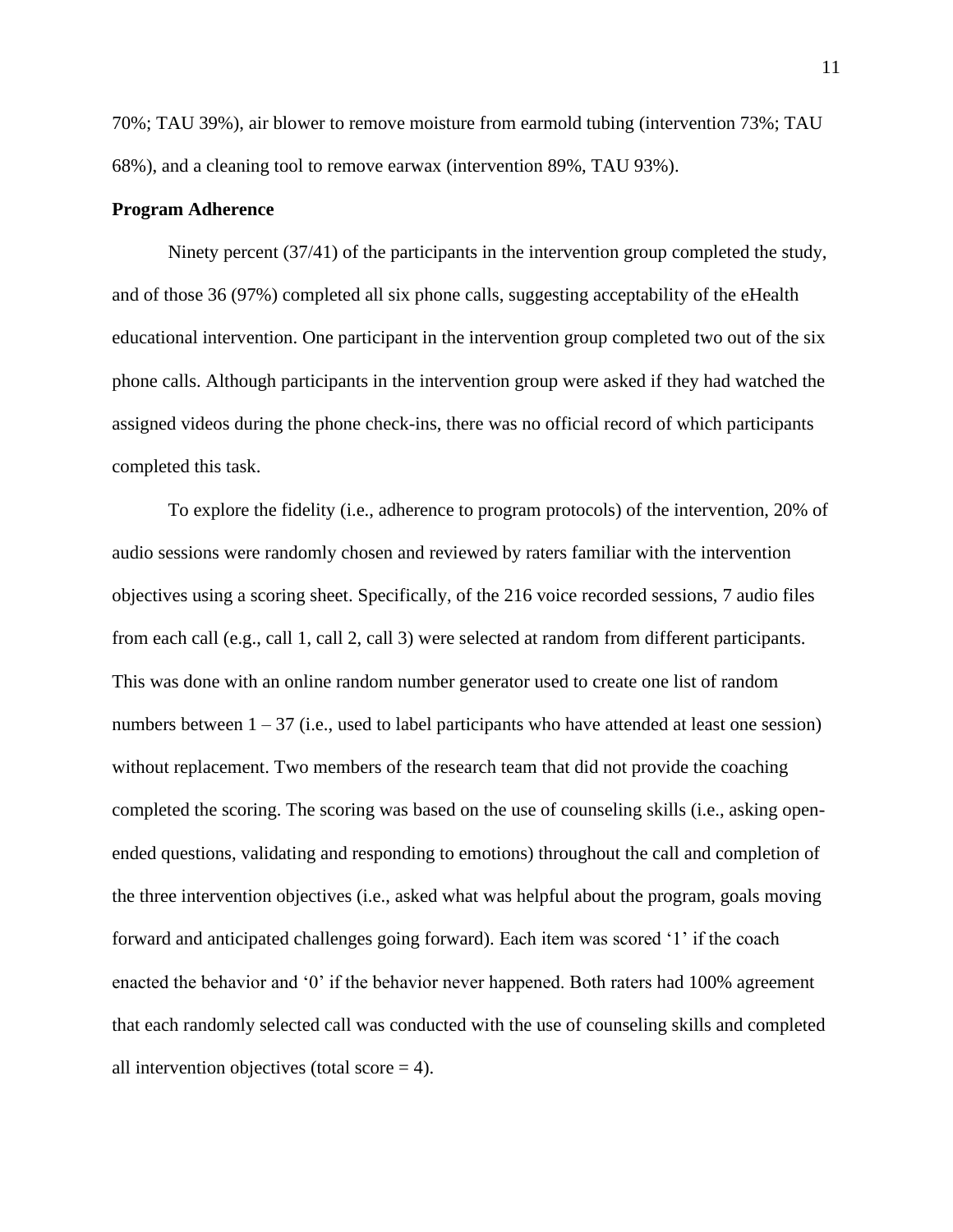#### **Baseline Comparisons**

The groups were compared at baseline to determine similarities/differences. There were no statistically significant differences between the intervention and the TAU groups at baseline, except for on two items. One knowledge item, *getting loaner hearing aids if my child's hearing aids are sent for repair*, was different ( $p = 0.008$ ); more parents in the TAU group rated their understanding as good or very good (61%) compared to the intervention group (54%), and one hearing aid maintenance tools item, *battery tester* ( $p = 0.011$ ); more parents in the intervention group had a battery tester (70%) compared to the TAU group (39%).

#### **Hearing Aid Use**

Parents reported hearing aid use four times (i.e., baseline, four weeks, eight weeks, twelve weeks) based on their perception, and when average daily hours per use from data logging was provided to them by their audiologist. Few parents reported that they have received data logging from their audiologist (Intervention  $n = 7$ ; TAU  $n = 9$ ). On average, for the data logged time, the intervention group went from 8 hours a day to nearly 11 hours while the TAU group went from 6.5 hours to almost 8.5 hours a day. Similarly, for parent reported time, the intervention group went from just over 9 hours to almost 9.5 hours while the TAU group went from 7.6 hours to 8.4 hours. Given both groups experienced a slight increase over the 12 weeks in both the parent reported and data logged hours of hearing aid use, no differences emerged between the groups ( $ps > .250$ ).

#### **Parent Outcomes**

Two research questions guided the assessment of the four parent outcome measures. First, is there a differential change over time (i.e., baseline, 8-weeks [post-intervention], 12 weeks [one month after intervention]) based on group? That is, does the intervention group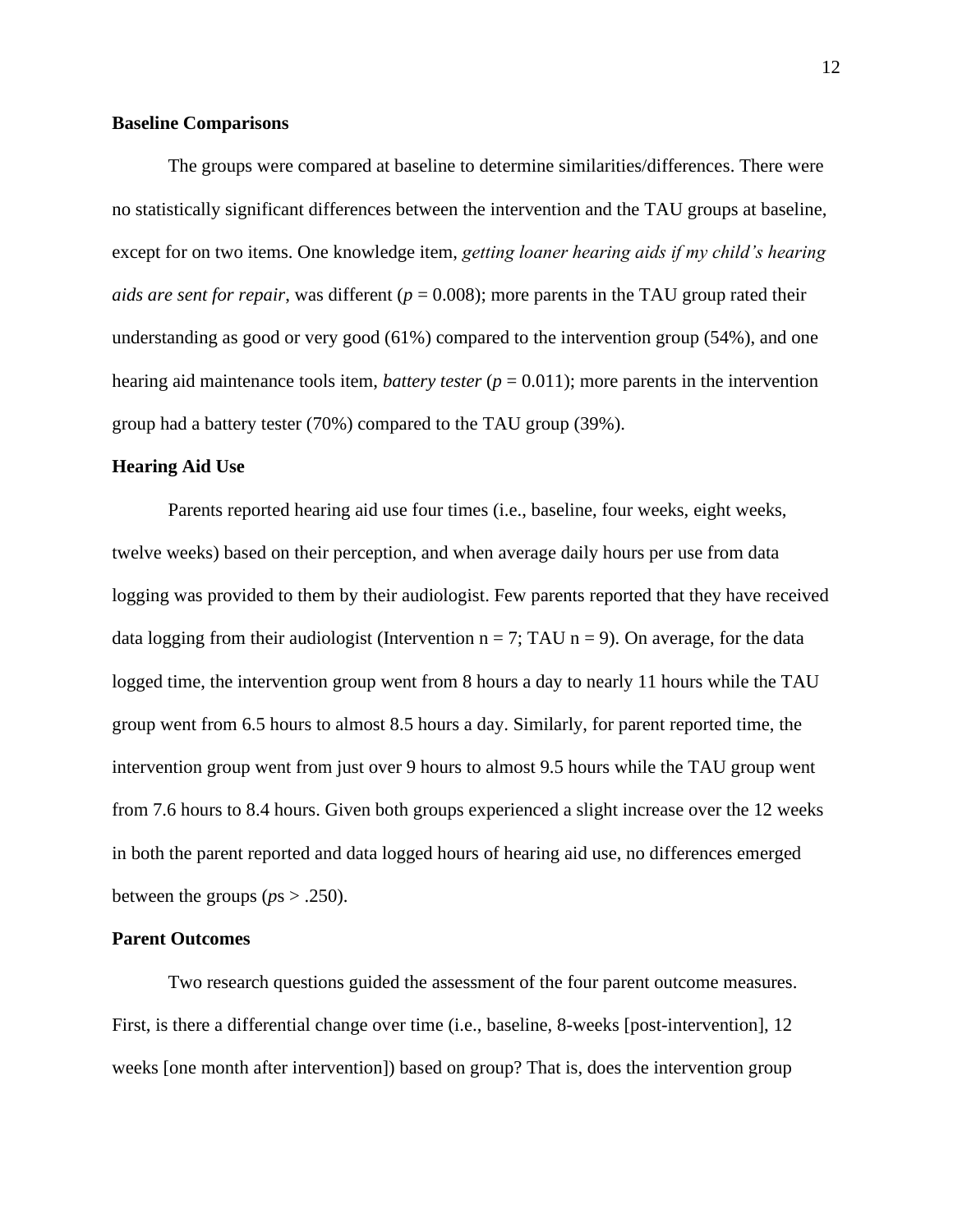improve over time in ways that the TAU group does not? Second, were there significant differences between the groups at the end of the study (week 12). This second question is more of a snapshot of how the groups ended the study.

*Differential Change Over Time*. First, to assess change over time, and how that change over time may differ by group, four linear mixed effects models were used to assess the change over time for each of the parent outcome measures. For knowledge, there was a significant interaction effect  $(p = .008)$ , showing the intervention group increasing from baseline at week 8 and week 12 compared to the TAU group (see Figure 2 panel A). For parent perceptions, it appeared to have what could be an interaction effect ( $p = .065$ ). Again, a similar pattern emerges where the intervention group, although similar at baseline, is higher at week 8 and week 12 compared to the TAU group (see Figure 2 panel B). For the confidence measure, there was a clear significant interaction ( $p = .004$ ). As with the knowledge and parent perception measures, the confidence measure showed a similar pattern of similar values at baseline for the groups but higher week 8 and week 12 for the intervention group (see Figure 2 panel C). Lastly, the monitoring measure, again showed a similar pattern with an interaction ( $p = .004$ ; see Figure 2 panel D).

*Differences at Week 12*. A major aspect of the study is to assess differences at the end of the intervention. Herein, Chi-square (and when necessary Fisher's Exact test), as well as Wilcoxon Rank Sum tests were used based on the type of measure being assessed. Knowledge measures at week 12 is shown in Supplementary Table 3 with associated hypothesis tests. Five of the individual items showed significant differences  $(p < .05)$  between the groups. For the summed score of knowledge, there was a significant difference  $(p = .001)$  with a large effect size (Cohen's  $d = 0.73$ ). Parent perception measures are shown in Supplementary Table 4 with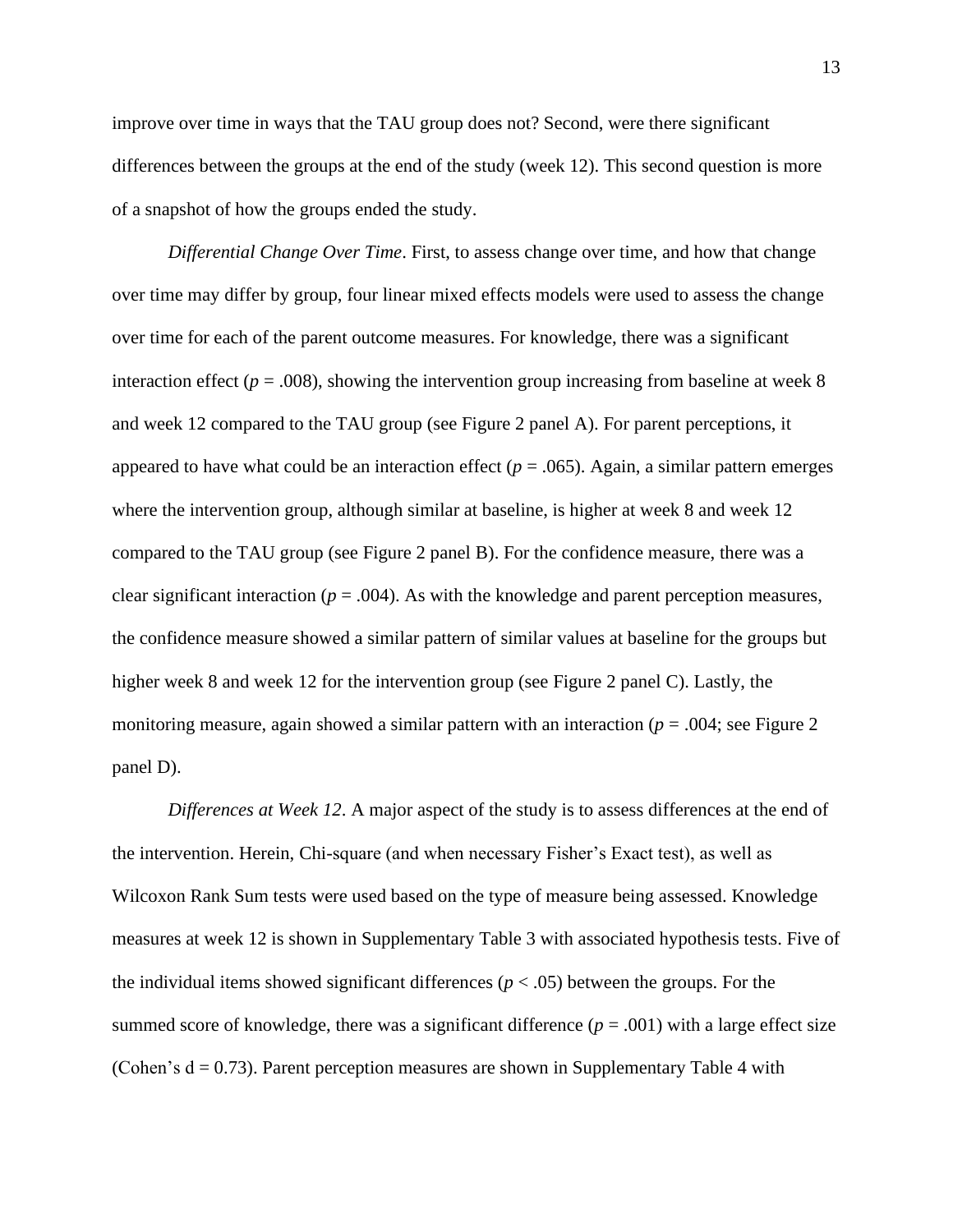associated hypothesis tests. No individual items were significant (*p*s > .110). The summed score was possibly significant ( $p = .059$ ) with small effect size (Cohen's  $d = 0.35$ ). As for the confidence measures, five of the items were significant at alpha of .05 (see Supplementary Table 5). The summed score for confidence was significant ( $p = .042$ ) with a moderate effect size (Cohen's  $d = 0.60$ ). Finally, of the monitoring measures, as shown in Supplementary Table 6, one item was significantly different between the groups ( $p = .006$ ). The summed score was not significantly different between the groups ( $p = .100$ ) with a small effect size (Cohen's  $d = 0.35$ ) although this effect should be considered in light of the intervention group having started somewhat lower than the TAU group at baseline. Tables 3-6 are available online as supplemental information.

#### **Discussion**

The current study investigated parent acceptance of and outcomes from a six-week supplemental eHealth education and support program for hearing aid management compared to parents who received TAU only. The eHealth program was conducted with a high level of fidelity among coaches, and parents in the intervention group were responsive to the eHealth program. They watched the videos and engaged in the coaching phone calls. All parents completed questionnaires at four time points (i.e., baseline, 4 weeks, 8 weeks, 12 weeks). Results showed that from baseline to 12 weeks, parents in the intervention group had more gains in knowledge, perceptions, confidence, and monitoring related to hearing aid management than parents in the TAU group. Hearing aid use increased over the time points for both groups and group differences were not significant. These findings from the pilot study suggest that this supplemental eHealth education and support program is beneficial for parents and can improve parents' daily hearing aid management routines.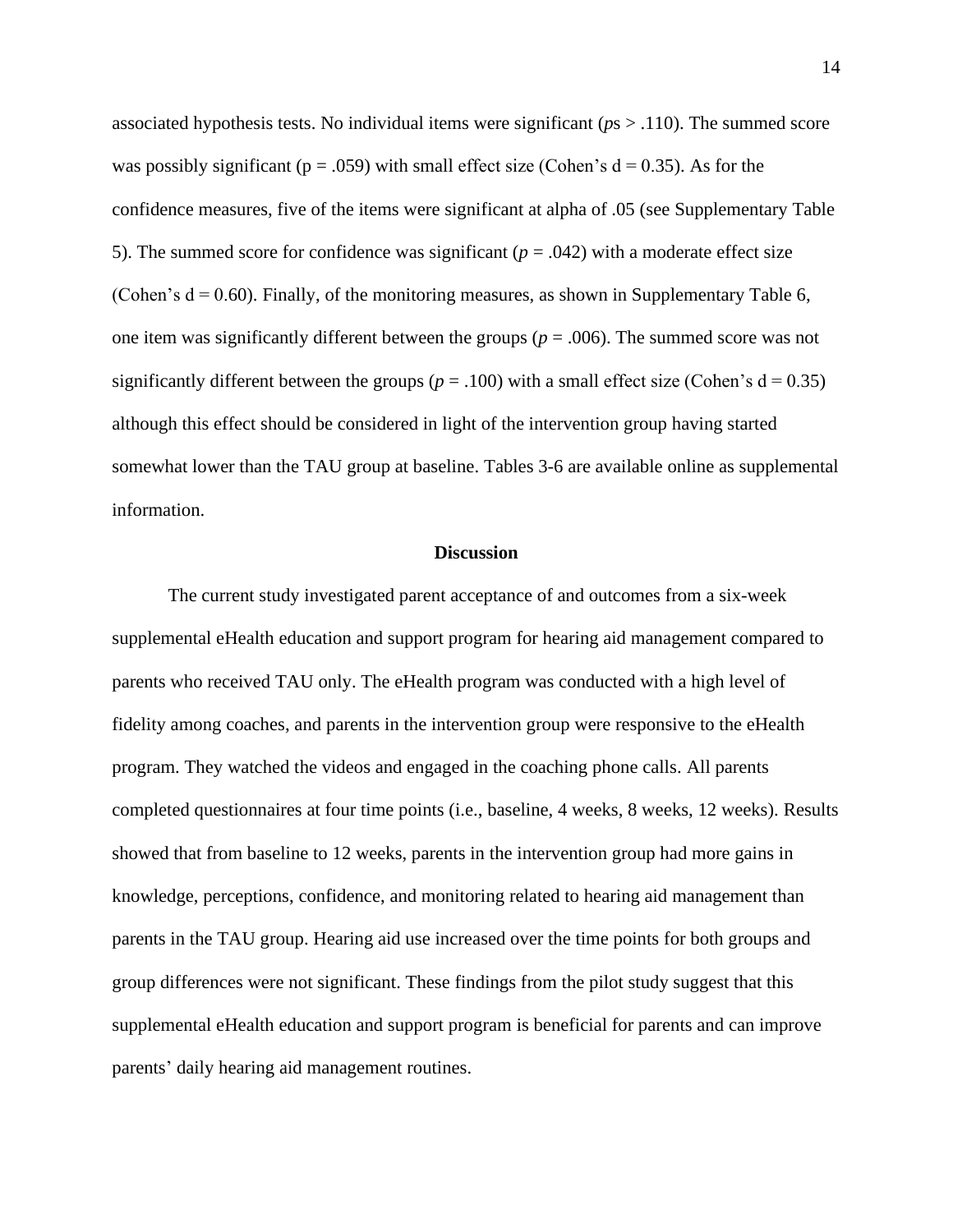Parents are key partners in the intervention process, and their engagement is critical as they are with their child each day. Parents can be poised to be more effective when they have an understanding of why it is important for them to attend to various tasks to help their child hear. For children to have audibility they need well-functioning hearing aids (McCreery et al., 2013) and troubleshooting problems (e.g., wax blockage) is part of hearing aid management. Of the parents in the intervention group, 95% reported good or very good understanding of why troubleshooting hearing aid problems is important compared to 70% in the TAU group at the end of the study. Confidence with skills is also important for tackling daily hearing aid routines, such as completing a listening check to determine if the hearing aid is functioning properly. At the end of the study 38% of parents in the intervention group reported doing a daily check, compared to 10% of parents in the TAU group. While the intervention helped, most parents are not doing daily listening checks. This may be influenced by various factors; however, one concern is approximately one-quarter of the parents in each group did not have a listening tube. Investing time in supporting parents and making sure they have the tools they need, can help parents to integrate hearing aid management habits into their daily lives, and this can offer developmental benefits for children. Research with adults who use hearing aids found improved knowledge and self-efficacy with multimedia education and m-health programs (Ferguson et al., 2016; Gomez & Ferguson, 2020; Ferguson et al., 2020), providing further support of the importance of offering programs that address hearing aid management.

Improvement in parent knowledge and confidence is important for hearing aid management; however, this alone may not result in increased hours of hearing aid use. Hearing aid use differences were not observed as both groups reported increased use over the time of the study. It should be noted that there was broad variability in hours of use within both groups, and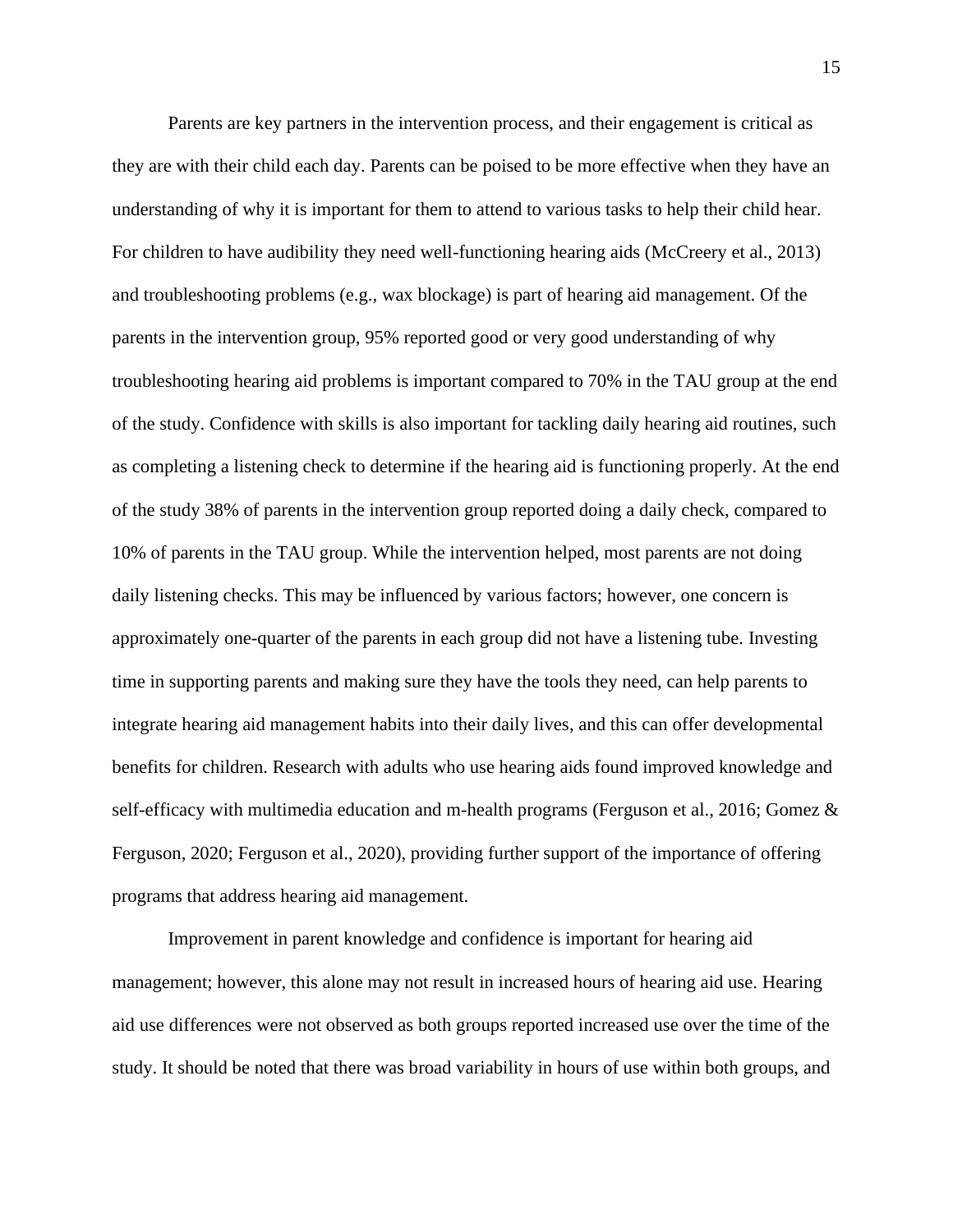most parents reported their perception of use as they did not have data logging results from their audiologist and as such, the hours reported may be an over-estimation of use. Walker and colleagues (2013) found that on average, parents over-estimate use on average by two hours. In the intervention group, 75% of parents indicated they had a good or very good understanding of why it is important to know their child's hearing aid data logging results, compared to 39% of parents in the TAU group. Incorporating data logging into parent education would address an important gap by helping parents identify problems with use and determine solutions they can implement.

eHealth offers opportunities to support parents in hearing aid management. Our study shows feasibility of delivery and acceptability for parents, as well as provides some data on benefits of providing supplemental education and support for parents, beyond treatment as usual. This is particularly salient in the current environment with the COVID-19 pandemic. Treatment needs for children with hearing loss have not changed, and development cannot wait for inperson visits. This study has clinical implications as audiologists may be interested in including supplemental eHealth support in their practice. Our study used instructional videos, developed by our research team, that are freely available [\(www.heartolearn.org\)](http://www.heartolearn.org/) to support parent learning and retention.

Supportive accountability was a factor in this study and provided valuable human factors to encourage engagement and improve adherence. Supportive accountability (Mohr et al., 2011) incorporates human interaction into eHealth delivery, and in the current study participants were accountable to the homework (i.e., videos) as they were discussed in the weekly phone calls. Key factors in communication during coaching phone calls included having unconditional positive regard for the parents, asking open-ended questions to understand their concerns and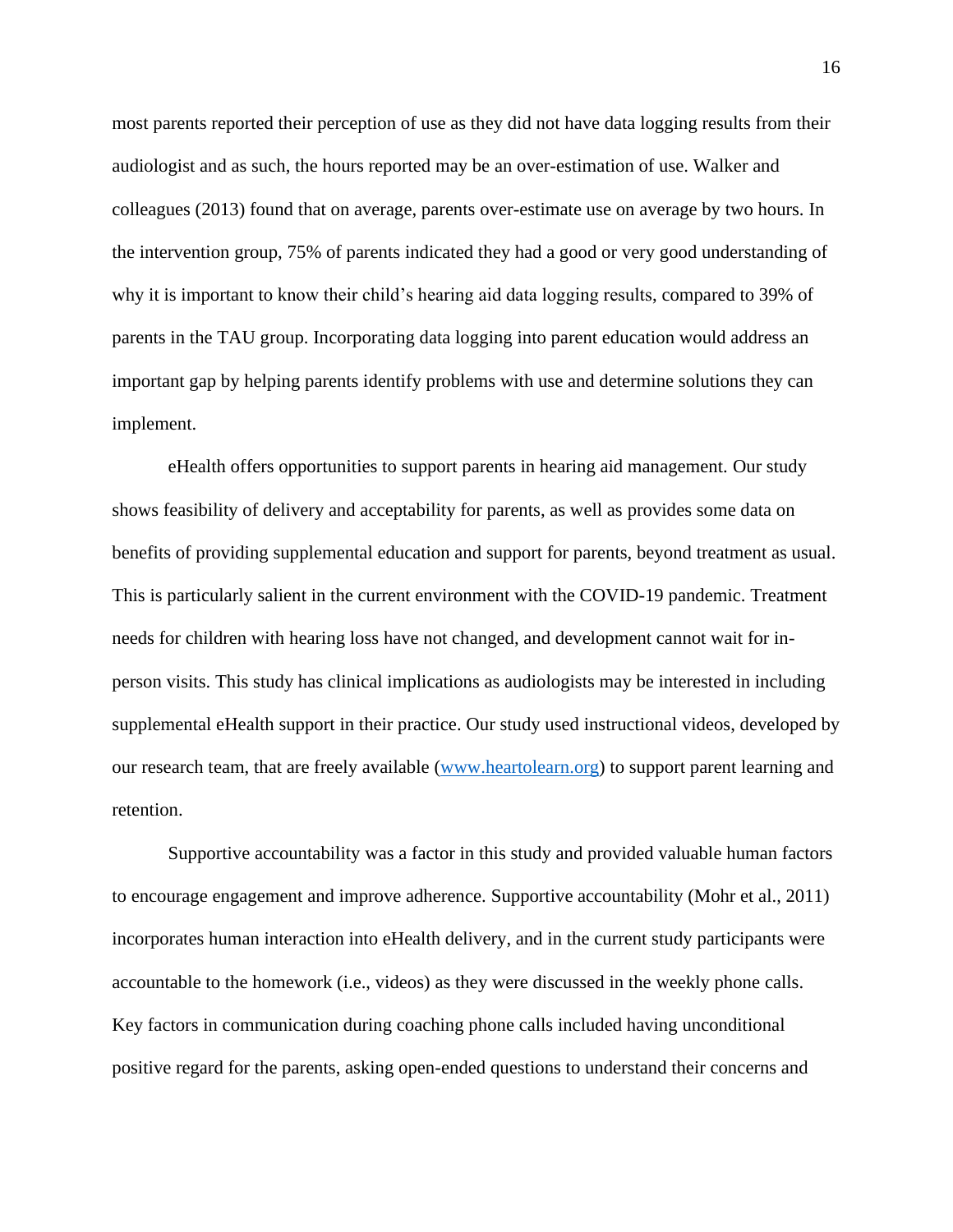challenges, responding to their emotions, guiding parents as they identify meaningful goals and determine steps that they feel ready and capable of taking in addressing their hearing aid management struggles. The weekly calls also served to provide accountability in the process. The majority of the coaching calls were conducted by graduate students, were on average 10 minutes in duration, and were provided for six consecutive weeks—representing minimal additional commitment for audiologists while yielding important benefits for parents.

#### **Limitations and Future Directions**

Although we sought to recruit a diverse sample of parents of children who use hearing aids, our sample was not representative of the population. The majority of the parents were White, college educated, and had a fairly high-income level. The study was limited to Englishspeaking parents of children who use behind-the-ear hearing aids. Future research is needed that includes a more diverse demographic, as well as parents with children who use other types of hearing devices. This study illustrated benefits of a structured educational program and frequent (weekly) coaching to help parents address barriers; however, it did not sufficiently address problems with hearing aid use. The length of the eHealth program and the scope of support offered may have been insufficient to address problems and increase hours of hearing aid use. Parents had to wait for the weekly scheduled call to talk, and there may be benefit in providing support that is more dynamic and addresses a broader range of treatment adherence barriers. Future research is needed to further explore frequency and type of support to best target parent needs.

Furthermore, as a pilot study, there was not an active control group and the sample was designed to detect a moderate-to-large effect size at each time point, which may have produced under-powered analysis in some cases where the true effect size was smaller. This was also the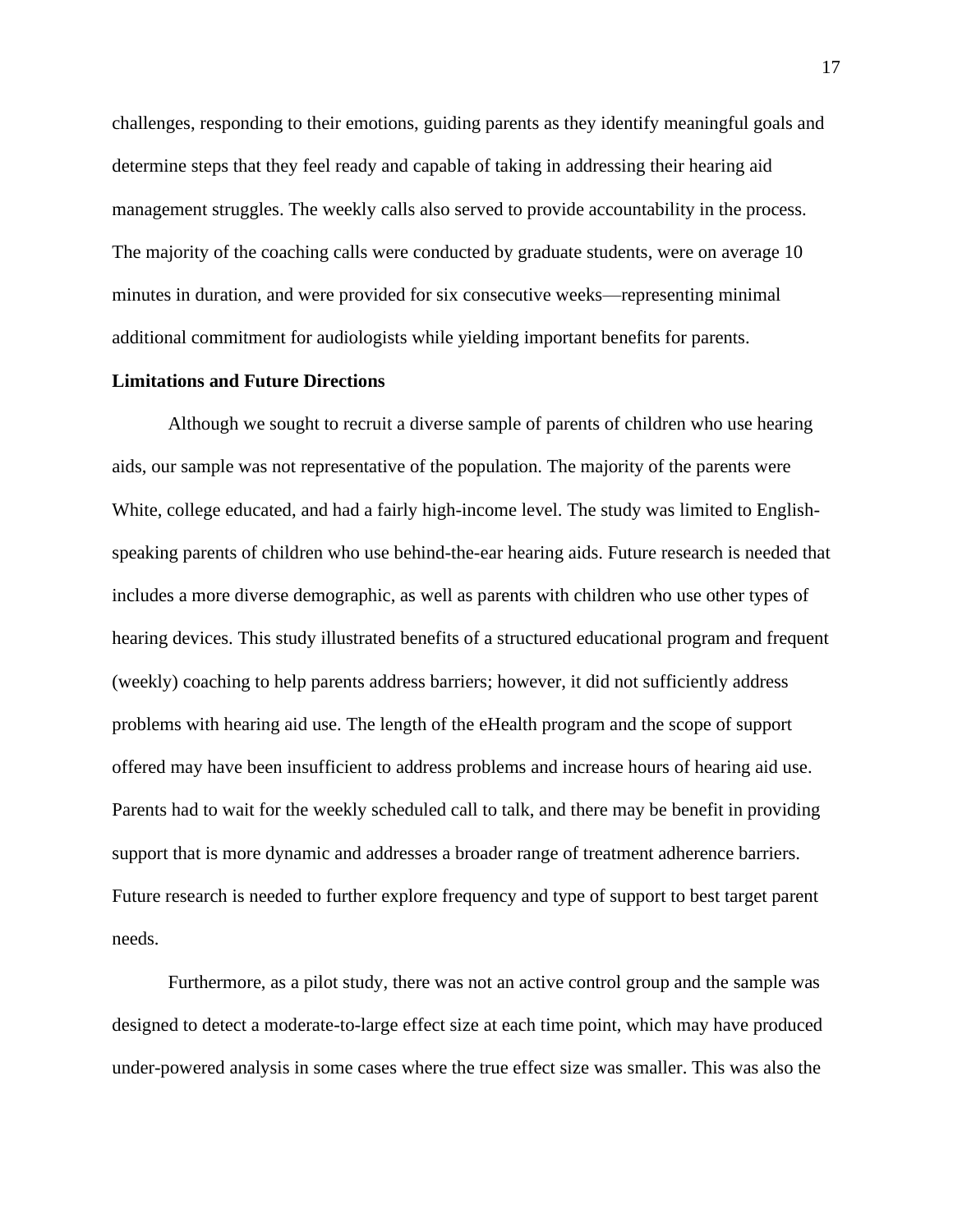reason an adjustment for the multiple comparisons was not used (i.e., an adjustment would further lower power). As such, significance was not the focus of the paper but rather general patterns of effect and the size of those effects.

Overall, outcomes were better for the intervention group compared to the treatment-asusual group. The findings suggest the eHealth program provided benefit to parents for hearing aid management. Future research is needed to better understand variables that influence parent behavior and mechanisms to help parents achieve effective routines.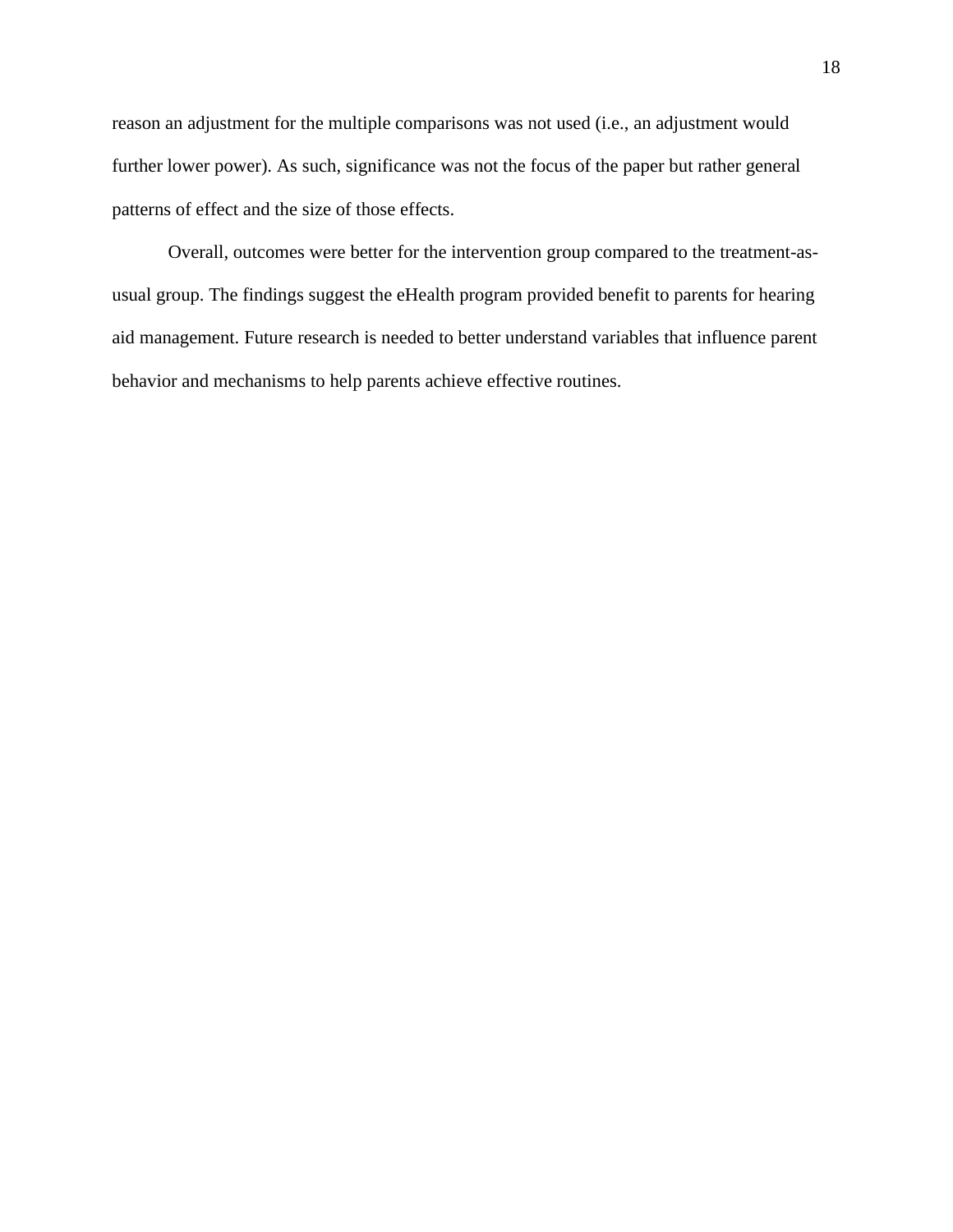#### **References**

- American Academy of Audiology (2013). American Academy of Audiology Clinical Practice Guidelines: Pediatric Amplification. Accessed on June 14, 2020 at [http://galster.net/wp](http://galster.net/wp-content/uploads/2013/07/AAA-2013-Pediatric-Amp-Guidelines.pdf)[content/uploads/2013/07/AAA-2013-Pediatric-Amp-Guidelines.pdf](http://galster.net/wp-content/uploads/2013/07/AAA-2013-Pediatric-Amp-Guidelines.pdf)
- American Speech-Language-Hearing Association (2020). Practice Portal: Permanent Childhood Hearing loss. Accessed on June 14, 2020 at

[https://www.asha.org/PRPSpecificTopic.aspx?folderid=8589934680&section=Overview](https://www.asha.org/PRPSpecificTopic.aspx?folderid=8589934680§ion=Overview)

- Antony, M. M., Bieling, P. J., Cox, B. J., Enns, M. W., & Swinson, R. P. (1998). Psychometric properties of the 42-item and 21-item versions of the Depression Anxiety Stress Scales in clinical groups and a community sample. *Psychological Assessment*, *10*(2), 176.
- Ben-Shachar, Makowski & Lüdecke (2020). Compute and interpret indices of effect ize. CRAN. Available from [https://github.com/easystats/effectsize.](https://github.com/easystats/effectsize)
- Ching, T.Y.C. & Dillon, H. (2013). Major findings of the LOCHI study on children at 3 years of age and implications for audiological management. *International Journal of Audiology 2*(52), S65-S68.
- Coco, L., Champlin, C.A., & Eikelboom, R. H. (2016). Community-based intervention determines tele-audiology site candidacy. *American Journal of Audiology, 25*(3S), 264- 267.
- Daniel D. Sjoberg, Michael Curry, Margie Hannum, Karissa Whiting and Emily C. Zabor (2020). gtsummary: Presentation-Ready Data Summary and Analytic Result Tables. R package version 1.3.5. [https://CRAN.R-project.org/package=gtsummary](https://cran.r-project.org/package=gtsummary)

Ferguson, M., Brandreth, M., Brassington, W., Leighton, P., & Wharrad, H. (2016). A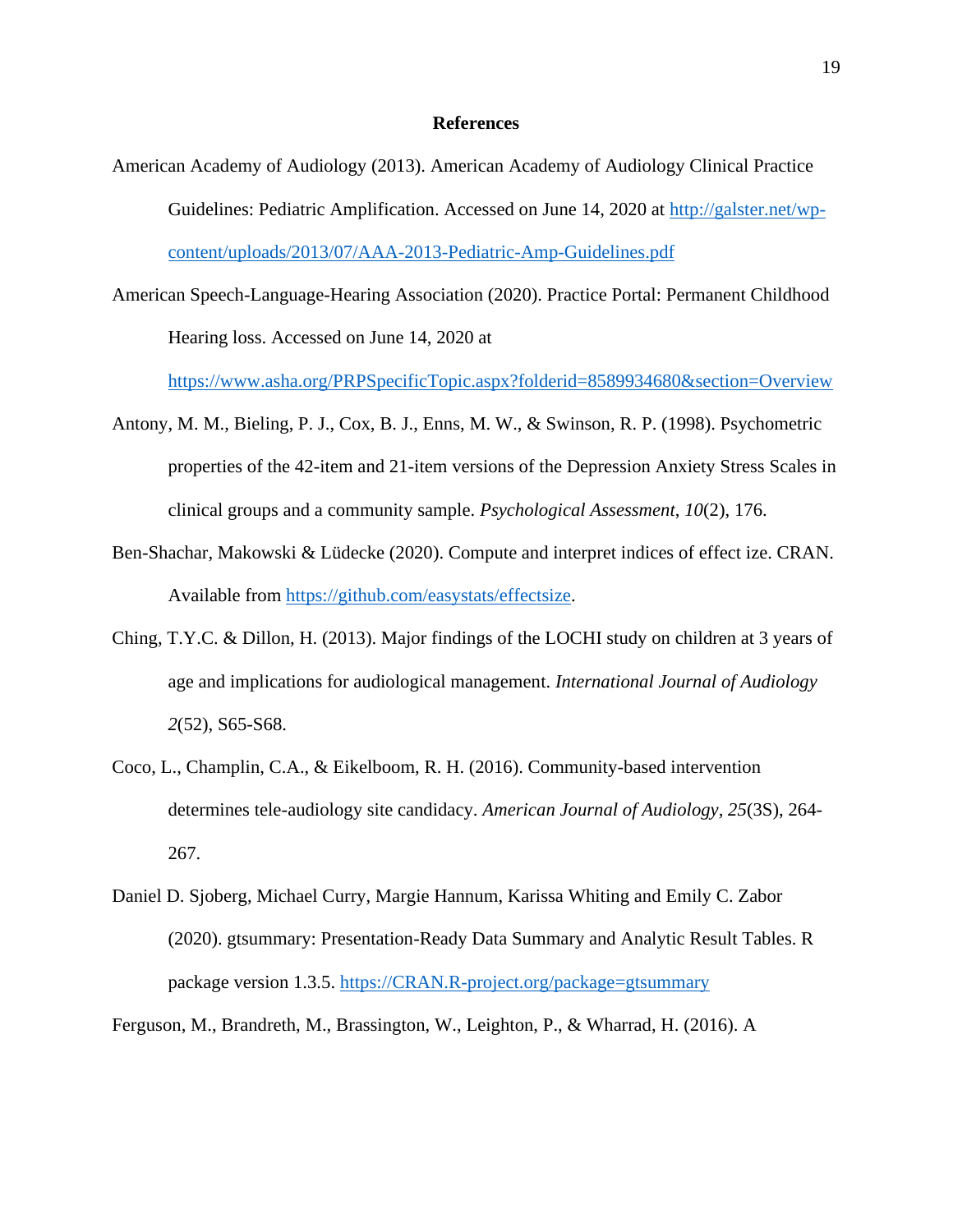randomized controlled trial to evaluate the benefits of a multimedia educational program for first-time hearing aid users. *Ear and Hearing, 37*(2), 1230136.

Ferguson, M.A., Maidment, D.W., Gomes, R., Couslon, N., & Wharrad, H. (2020). The feasibility of an m-health educational programme (m2Hear) to improve outcomes in firsttime hearing aid users. *International Journal of Audiology,* 

DOI: [10.1080/14992027.2020.1825839](https://doi.org/10.1080/14992027.2020.1825839)

- Gomez, R. & Ferguson, M. (2020). Improving self-efficacy for hearing aid self-management: the early delivery of a multimedia-based education programme in first-time hearing aid users. *International Journal of Audiology, 59*(4), 272-281.
- Hibbard, J. H., Mahoney, E. R., Stockard, J., & Tusler, M. (2005). Development and testing of a short form of the patient activation measure. *Health Services Research*, *40*(6p1), 1918– 1930.
- Jones C., & Launer S. (2010). Pediatric fittings in 2010: The Sound Foundations Cuper Project. In Seewald R. C. & Bamford J. M. (Eds.), *A Sound Foundation Through Early Amplification: Proceedings of the 2010 International Conference* (pp. 187–192). Chicago, IL: Phonak AG.
- Kurtzer-White, E., & Luterman, D. (2003). Families and children with hearing loss: Grief and coping. *Mental Retardation and Developmental Disabilities Research Reviews, 9*(4), 232- 235.
- Lovibond, P. F., & Lovibond, S. H. (1995). The structure of negative emotional states: Comparison of the Depression Anxiety Stress Scales (DASS) with the Beck Depression and Anxiety Inventories. *Behaviour Research and Therapy*, *33*(3), 335–343.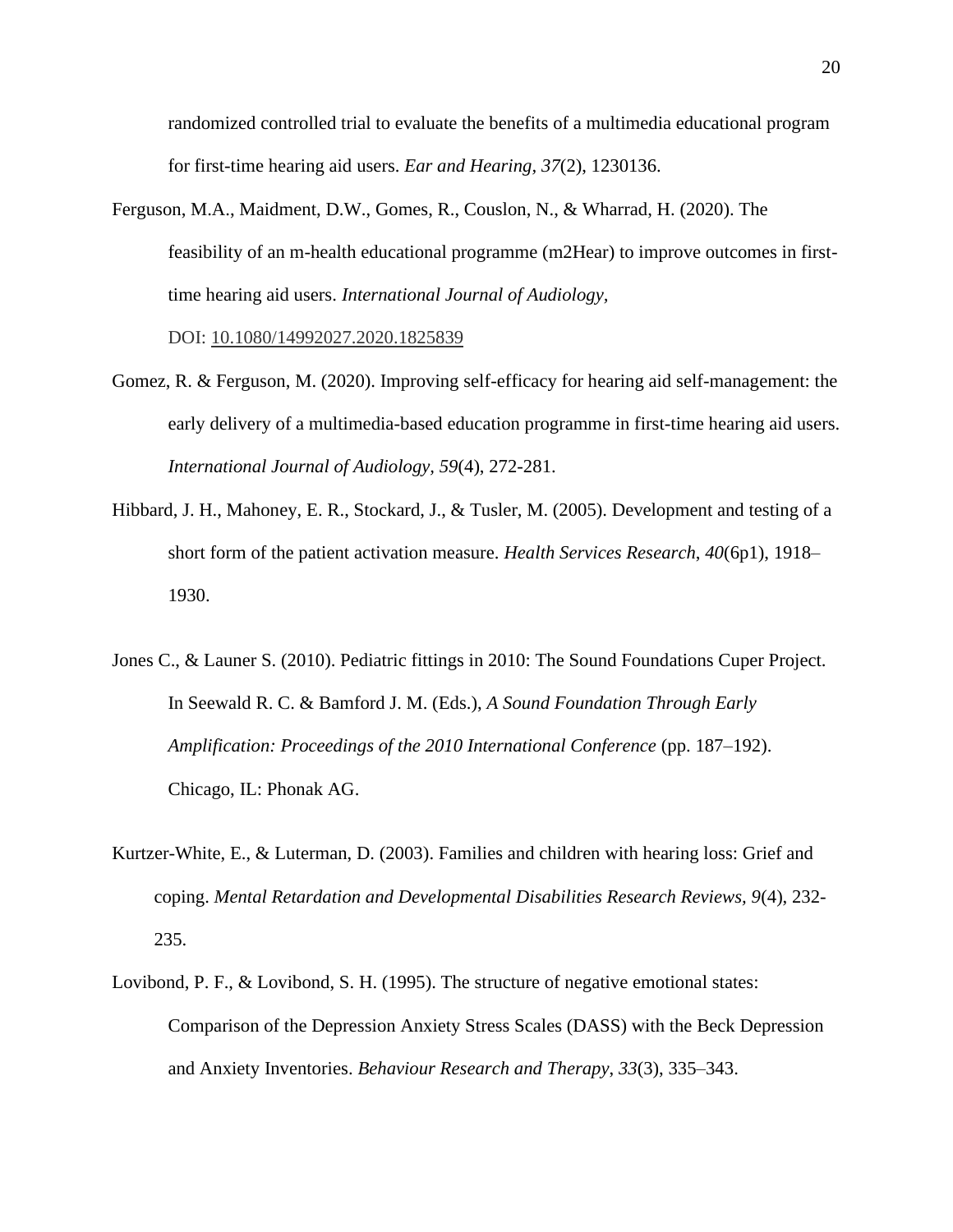- McCreery, R.W., Bentler, R.A., & Roush, P.A. (2013). Characteristics of hearing aid fittings in infants and young children. *Ear and Hearing, 34*(6), 701-10.
- Moljord, I. E. O., Lara-Cabrera, M. L., Perestelo-Pérez, L., Rivero-Santana, A., Eriksen, L., & Linaker, O. M. (2015). Psychometric properties of the Patient Activation Measure-13 among out-patients waiting for mental health treatment: A validation study in Norway. *Patient Education and Counseling*, *98*(11), 1410–1417.
- Mohr, D.C., Cuijpers, P., & Lehman, K. (2011). Supportive Accountability: A Model for Providing Human Support to Enhance Adherence to eHealth Interventions. Journal of Medical Internet Research, 13(1), e30.
- Muñoz, K., Preston, E., & Hicken, S. (2014). Pediatric hearing aid use: How can audioloigsts support parents to increase consistency? *Journal of the American Academy of Audiology*, 25(4), 380-387. Doi:10.3766/jaaa.25.4.9
- Muñoz, K., Olson, W.A., Twohig, M.P., Preston, E., Blaiser, K., & White, K.R. (2015). Pediatric hearing aid use: Parent-reported challenges. *Ear and Hearing*, 36, 279-287.
- Muñoz, K., Rusk, S.E.P., Nelson, L., Preston, E., White, K.R., Barrett, T.S., & Twohig, M.P. (2016). Pediatric hearing aid management: Parent-reported needs for learning support. *Ear and Hearing*, 37, 703-709.
- Muñoz, K., Larsen, M., Nelson, L., Leopold, S., & Twohig, M. (2019). Pediatric Amplification Management: Parent Experiences Monitoring Children's Aided Hearing. *Journal of Early Hearing Detection and Intervention*, 4(1), 2-11.
- Ong, C. W., Whicker, J. J., Muñoz, K., & Twohig, M. P. (2019). Measuring psychological inflexibility in adult and child hearing loss. *International Journal of Audiology*, *58*(10), 643–650. [https://doi.](https://doi/)org/10.1080/14992027.2019.1630759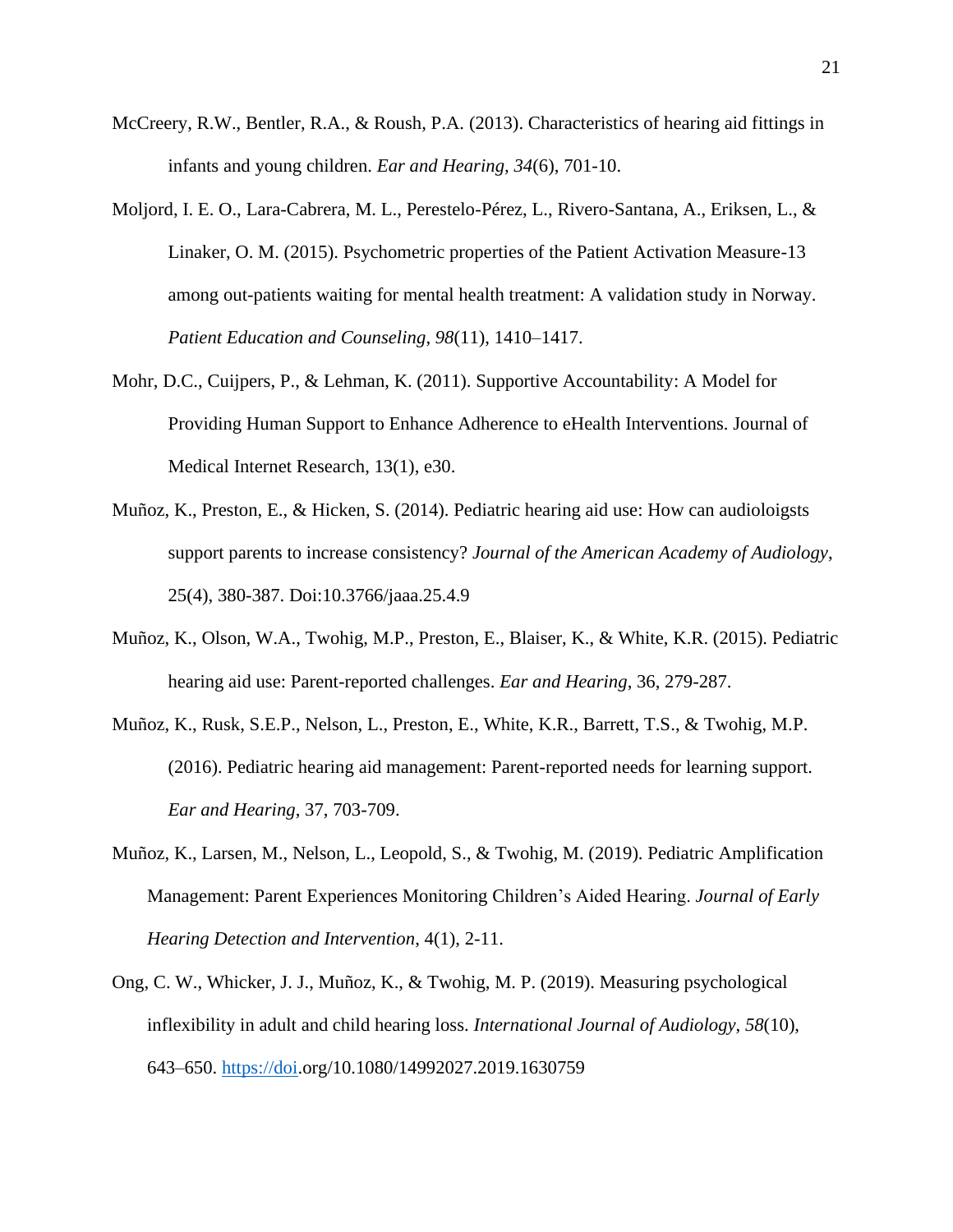- Pennarola, B. W., Rodday, A. M., Mayer, D. K., Ratichek, S. J., Davies, S. M., Syrjala, K. L., … Schwartz, L. (2012). Factors associated with parental activation in pediatric hematopoietic stem cell transplant. *Medical Care Research and Review*, *69*(2), 194–214.
- R Core Team (2020). R: A language and environment for statistical computing. R Foundation for Statistical Computing, Vienna, Austria. URL https://www.R-project.org/
- Rollnick, S., Miller, W.R., & Butler, C. (2008). Motivational Interviewing in Health Care. Guilfor Press: New York.
- Thomas, K. C., Stein, G. L., Williams, C. S., Jolles, M. P., Sleath, B. L., Martinez, M., … Morrissey, J. P. (2017). Fostering activation among Latino parents of children with mental health needs: an RCT. *Psychiatric Services*, *68*(10), 1068–1075.
- Tomblin, J.B., Harrison, M., Ambrose, S.E., Walker, E.A., Oleson, J.J., & Moeller, M.P. (2015) Language outcomes in young children with mild to severe hearing loss. *Ear and Hearing* 36(1) 76s-91s.<https://doi.org/10.1097/AUD.0000000000000219>
- Walker, E.A., Spratford, M., Moeller, M.P., Oleson, J., Ou, H., Roush, P., & Jacobs, S. (2013). Predictors of haring aid use time in children with mild-severe hearing loss. *Journal of Language, Speech, and Hearing Services in School*, 44(1), 73-88. Doi: 10.1044/0161- 1461(2012/12-0005).
- Walker, E.A., McCreery, R.W., Spratford, M., Oleson, J.J., Van Buren, J., Bentler, R., Roush, P., & Moeller, M.P. (2015). Trends and predictors of longitudinal hearing aid use for children who are hard of hearing. *Ear and Hearing, 36*(Suppl 1), 38S-47S.
- Watermeyer, J., Kanji, A., & Cohen, A. (2012). Caregiver recall and understanding of paediatric diagnostic information and assessment feedback. *International Journal of Audiology, 51,*  864-869.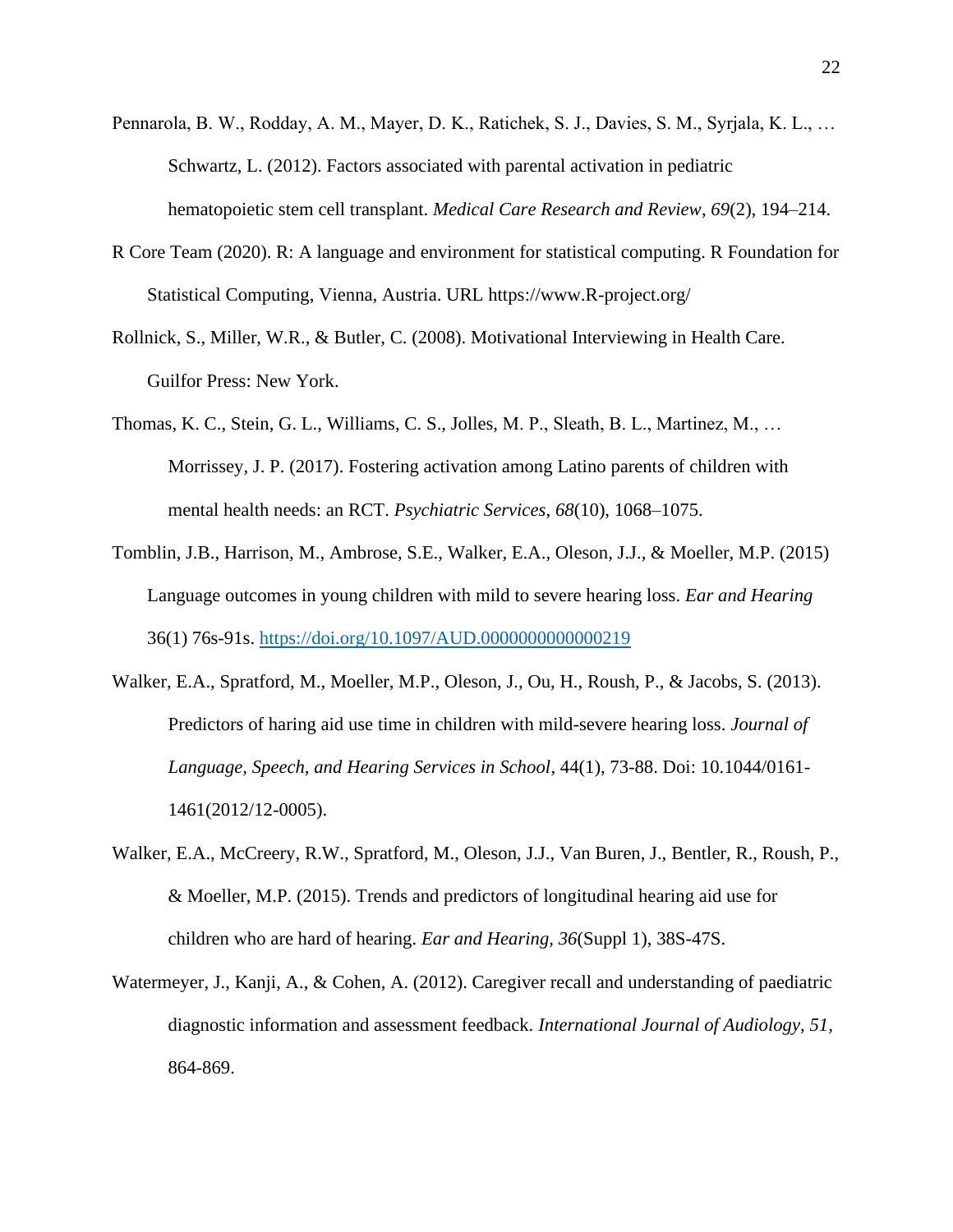Whicker, J.J., Smith, B.K., & Muñoz, K. (2020). Parent and professional perceptions and feedback on the content of an eHealth hearing aid learning series for parents of children who are deaf or hard of hearing. *ASHA Perspectives,*

[https://doi.org/10.1044/2020\\_PERSP-20-00093.](https://doi.org/10.1044/2020_PERSP-20-00093)

Wickham et al., (2019). Welcome to the tidyverse. Journal of Open Source Software, 4(43),

1686,<https://doi.org/10.21105/joss.01686>

World Health Organization (2020). Deafness and hearing loss. Accessed June 14, 2020 at <https://www.who.int/news-room/fact-sheets/detail/deafness-and-hearing-loss>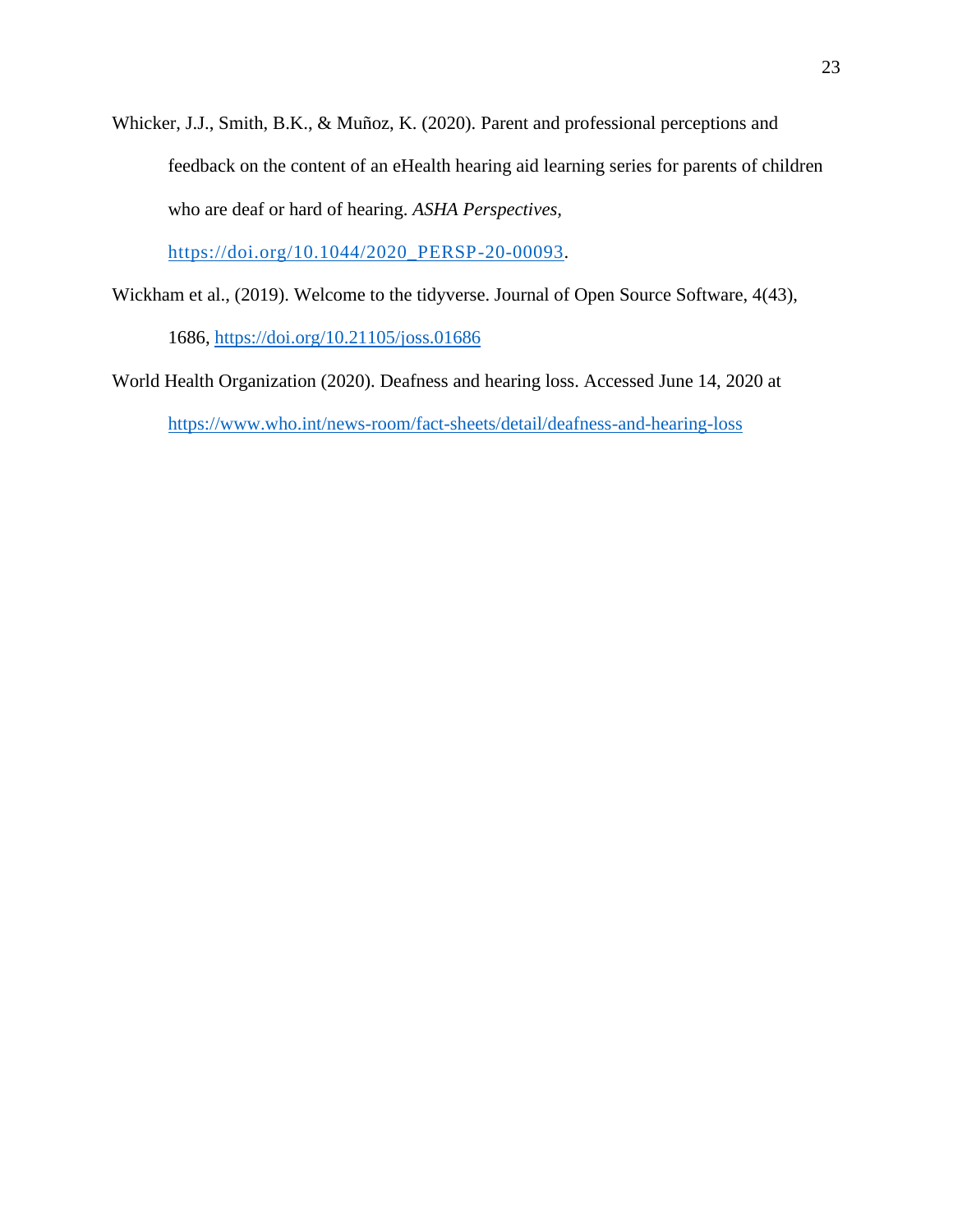| Week           | <b>Weekly Activity</b>             |                              | <b>Minutes</b> |      | Weekly<br>Total |
|----------------|------------------------------------|------------------------------|----------------|------|-----------------|
|                | Video 1                            | Video 2                      | Videos         | Call |                 |
|                | Initial phone call                 |                              |                |      | $15 - 30$       |
| $\overline{2}$ | Coping and Planning                | Developing new Routines      | 30             | 10   | 40              |
| 3              | Hearing Aid Care Guide             | Hearing Aid Use              | 20             | 10   | 30              |
| $\overline{4}$ | <b>Signs of Hearing Difficulty</b> | <b>Hearing Aid Batteries</b> |                | 10   | 19              |
| 5              | <b>Hearing Aid Settings</b>        | <b>Teaching Others</b>       |                | 10   | 21              |
| 6              |                                    | Final phone call             |                |      | $15 - 30$       |

# Table 1. eHealth intervention schedule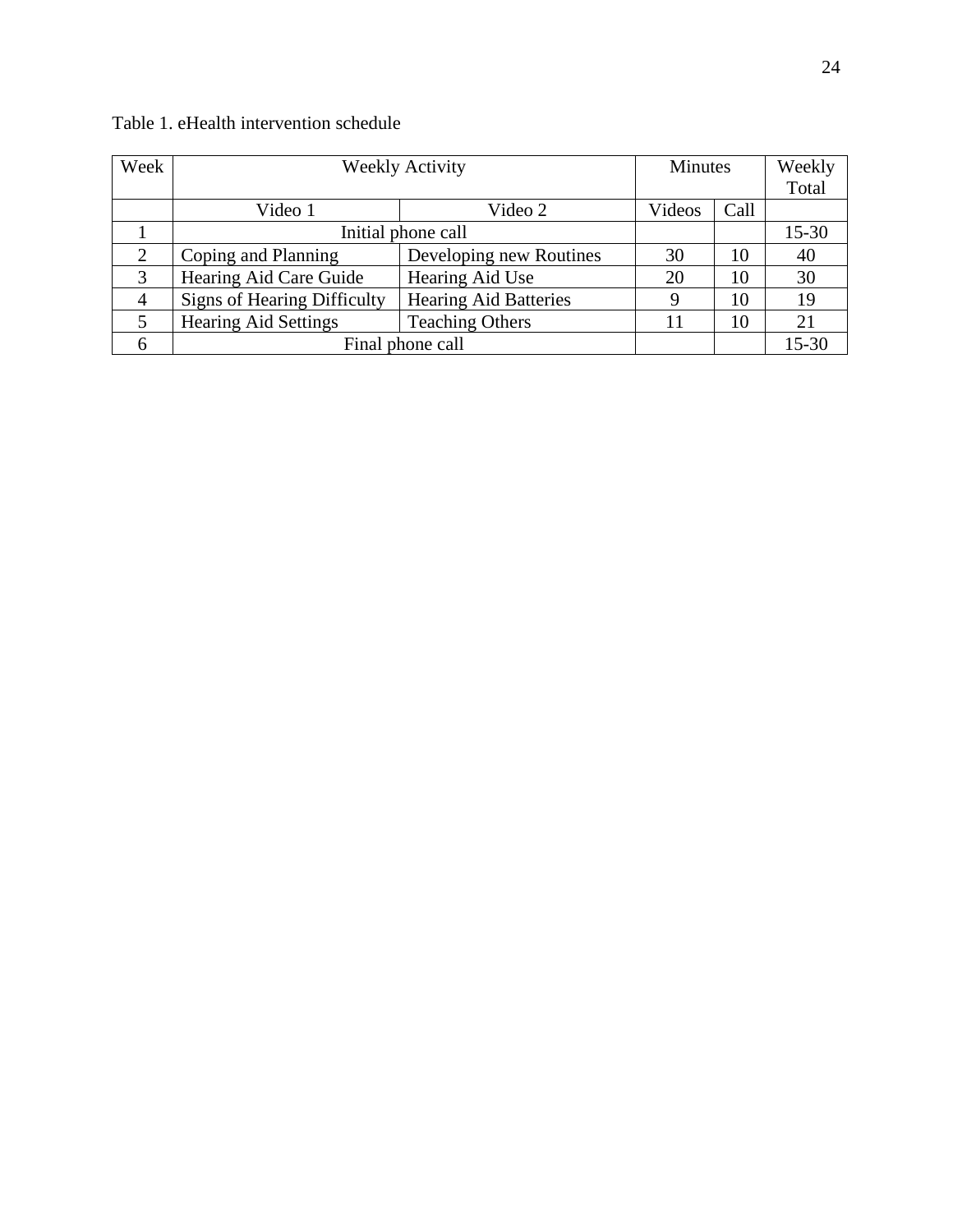|                                     |                   | <b>Intervention Group</b> |         | <b>TAU Group</b> |                  |
|-------------------------------------|-------------------|---------------------------|---------|------------------|------------------|
| <b>Demographic Characteristics</b>  |                   | $(N = 37)$                |         | $(N = 41)$       | $\boldsymbol{p}$ |
|                                     | % (n)             | Median (IQR)              | % $(n)$ | Median (IQR)     |                  |
| Child age - in months               |                   | 12(6, 24)                 |         | 18(8,25)         | 0.3              |
| Child gender - female               | 38(14)            |                           | 46 (19) |                  | 0.6              |
| Hearing loss laterality             |                   |                           |         |                  | 0.080            |
| Right ear only                      | 3(1)              |                           | 2(1)    |                  |                  |
| Left ear only                       | 16(6)             |                           | 2(1)    |                  |                  |
| Both ears                           | 81 (30)           |                           | 95 (39) |                  |                  |
| Hearing loss degree**               |                   |                           |         |                  | 0.5              |
| Mild                                | 14(5)             |                           | 27(11)  |                  |                  |
| Moderate                            | 57(21)            |                           | 51(21)  |                  |                  |
| Severe                              | 19(7)             |                           | 12(5)   |                  |                  |
| Profound                            | 11(4)             |                           | 10(4)   |                  |                  |
| I am not sure                       | 0(0)              |                           | 0(0)    |                  |                  |
| Additional disabilities - yes       | 30(11)            |                           | 34(14)  |                  | 0.9              |
| Primary mode of communication       |                   |                           |         |                  | 0.3              |
| Spoken language                     | 95 (35)           |                           | 85 (35) |                  |                  |
| Sign language                       | 5(2)              |                           | 15(6)   |                  |                  |
| Child race                          |                   |                           |         |                  | 0.6              |
| White                               | 76 (28)           |                           | 78 (32) |                  |                  |
| Latinx/Hispanic                     | 5(2)              |                           | 12(5)   |                  |                  |
| Multiracial                         | 11(4)             |                           | 5(2)    |                  |                  |
| <b>Black</b>                        | 3(1)              |                           | 2(1)    |                  |                  |
| Native American*                    | 3(1)              |                           | 0(0)    |                  |                  |
| Asian                               | 0(0)              |                           | 2(1)    |                  |                  |
| Prefer not to answer                | 3(1)              |                           | 0(0)    |                  |                  |
| Relationship to child               |                   |                           |         |                  | 0.2              |
| Mother                              | 89 (33)           |                           | 98 (40) |                  |                  |
| Father                              | 11(4)             |                           | 2(1)    |                  |                  |
| Caregiver race                      |                   |                           |         |                  | 0.6              |
| White                               | 78 (29)           |                           | 85 (35) |                  |                  |
| Latinx/Hispanic                     | 5(2)              |                           | 10(4)   |                  |                  |
| Multiracial                         | 5(2)              |                           | 0(0)    |                  |                  |
| <b>Black</b>                        | 3(1)              |                           | 2(1)    |                  |                  |
| Asian                               | 3(1)              |                           | 2(1)    |                  |                  |
| Native American*                    | $\overline{3}(1)$ |                           | 0(0)    |                  |                  |
| Prefer not to answer                | 3(1)              |                           | 0(0)    |                  |                  |
| Caregiver education                 |                   |                           |         |                  | 0.088            |
| College education                   | 43(16)            |                           | 63 (26) |                  |                  |
| Graduate degree                     | 38 (14)           |                           | 20(8)   |                  |                  |
| High school graduate                | 16(6)             |                           | 7(3)    |                  |                  |
| Partial college (at least one year) | 3(1)              |                           | 10(4)   |                  |                  |
| Family annual income                |                   |                           |         |                  | 0.5              |
| More than \$80,000                  | 49 (18)           |                           | 49 (20) |                  |                  |
| \$41,000 to \$80,000                | 27(10)            |                           | 34(14)  |                  |                  |
| Less than $$20,000$                 | 14(5)             |                           | 7(3)    |                  |                  |
| \$21,000 to \$40,000                | 5(2)              |                           | 0(0)    |                  |                  |
| Prefer not to answer                | 5(2)              |                           | 10(4)   |                  |                  |

# Table 2. Parent demographic information

\*includes American Indian, Alaskan Native, Indigenous; \*\*parents selected the category for their child's hearing loss, the category of "I don't know" was included; IQR: interquartile range (middle 50%)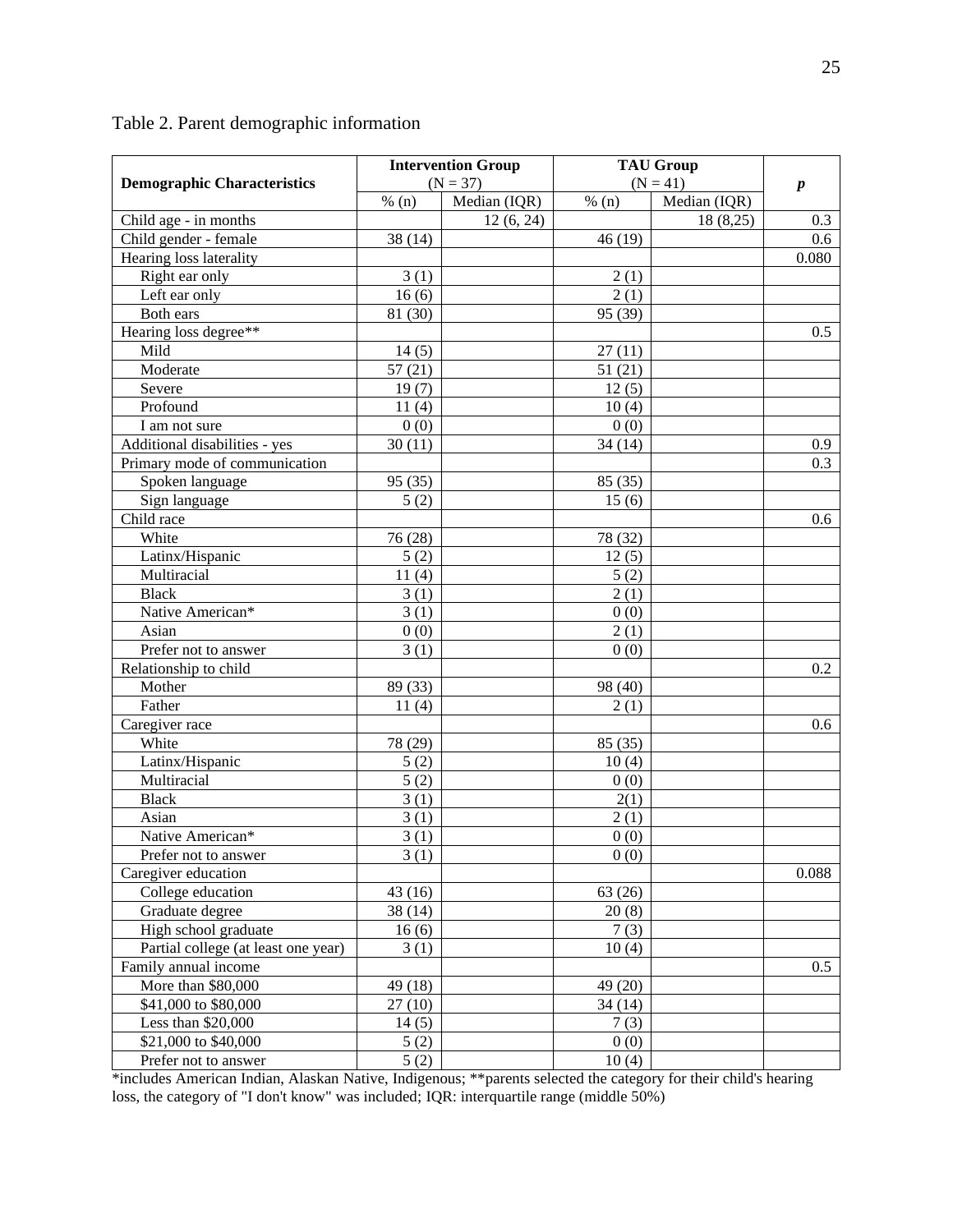

*Figure 2*. Change over time for both the intervention and TAU groups, with the error bars showing +/- 1 standard error of the mean.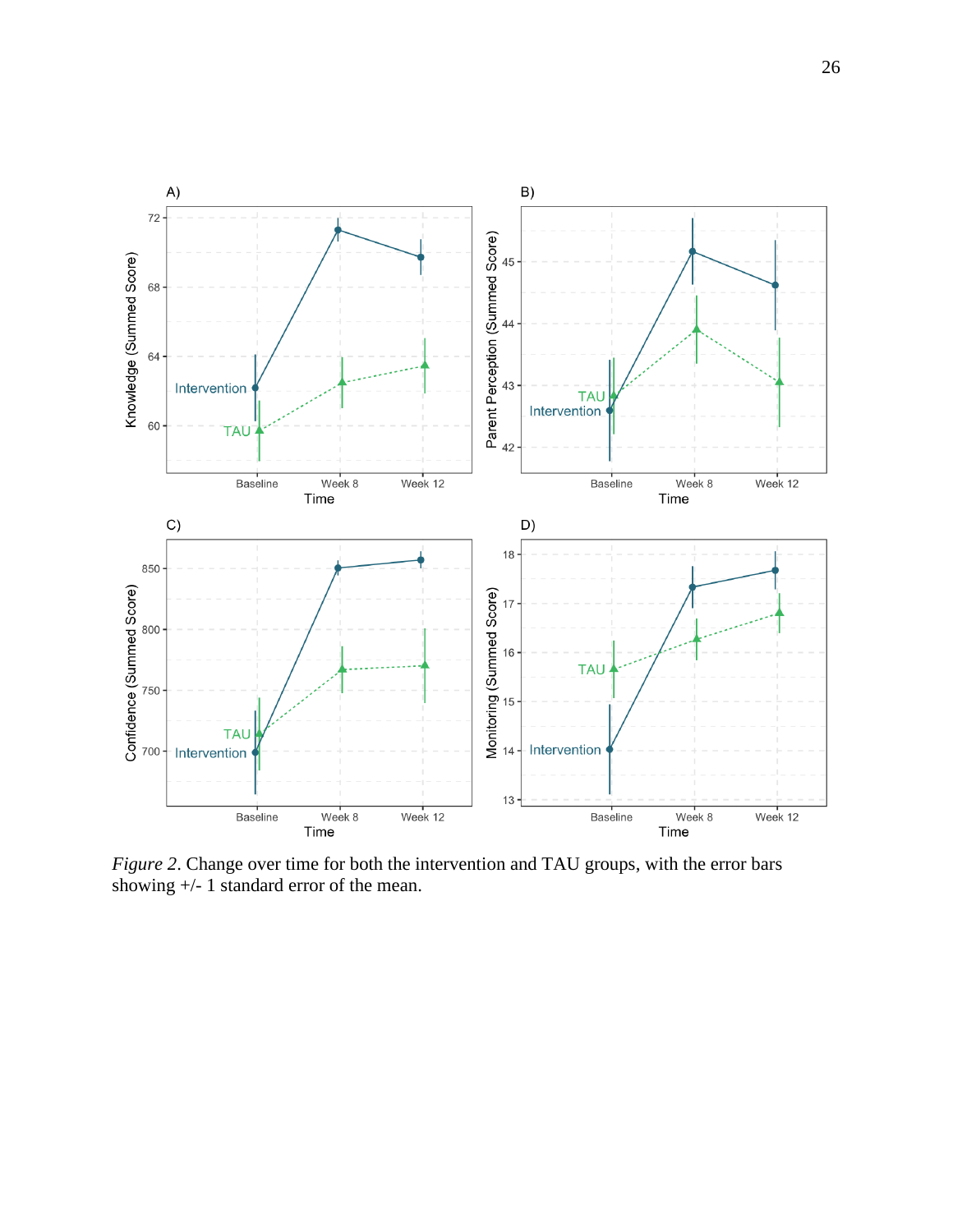# **Supplemental Tables**

Supplementary Table 1. CONSORT checklist

|                     |                |                                                           | Reported       |
|---------------------|----------------|-----------------------------------------------------------|----------------|
|                     | Item           |                                                           | on Page        |
| Section/Topic       | No.            | Checklist Item                                            | No.            |
| <b>Title and</b>    |                |                                                           |                |
| <b>Abstract</b>     |                |                                                           |                |
|                     | 1a             | Identification as a randomized trial in the title         | 1              |
|                     | 1 <sub>b</sub> | Structured summary of trial design, methods, results,     |                |
|                     |                | and conclusions                                           | $\overline{2}$ |
| <b>Introduction</b> |                |                                                           |                |
| Background and      | 2a             | Scientific background and explanation of rationale        | $\mathbf{1}%$  |
| objectives          | 2 <sub>b</sub> | Specific objectives or hypotheses                         | 3              |
| <b>Methods</b>      |                |                                                           |                |
| Trail design        |                | Description of trial design (such as parallel, factorial) |                |
|                     | 3a             | including allocation ratio                                | 4              |
|                     | 3 <sub>b</sub> | Important changes to methods after trial                  |                |
|                     |                | commencement (such as eligibility criteria), with         |                |
|                     |                | reasons                                                   | N/A            |
| Participants        | 4a             | Eligibility criteria for participants                     | 3              |
|                     | 4b             | Settings and locations where the data were collected      | 3              |
| Interventions       | 5              | The interventions for each group with sufficient details  |                |
|                     |                | to allow replication, including how and when they were    |                |
|                     |                | actually administered                                     | 5              |
| Outcomes            | 6a             | Completely defined pre-specified primary and              |                |
|                     |                | secondary outcome measures, including how and when        |                |
|                     |                | they were assessed                                        | 6              |
|                     | 6 <sub>b</sub> | Any changes to trial outcomes after the trial             |                |
|                     |                | commenced, with reasons                                   | N/A            |
| Sample Size         | 7a             | How sample size was determined                            | 15             |
|                     | 7b             | When applicable, explanation of any interim analyses      |                |
|                     |                | and stopping guidelines                                   | 3              |
| Randomization:      |                |                                                           |                |
| Sequence            | 8a             | Method used to generate the random allocation             |                |
| generation          |                | sequence                                                  | 4              |
|                     | 8b             | Type of randomization; details of any restriction (such   |                |
|                     |                | as blocking and block size)                               | 4              |
| Allocation          | 9              | Mechanism used to implement the random allocation         |                |
| concealment         |                | sequence (such as sequentially numbered containers),      |                |
| mechanism           |                | describing any steps taken to conceal the sequence until  |                |
|                     |                | interventions were assigned                               | 4              |
| Implementation      | 10             | Who generated the random allocation sequence, who         |                |
|                     |                | enrolled participants, and who assigned participants to   |                |
|                     |                | interventions                                             | 4              |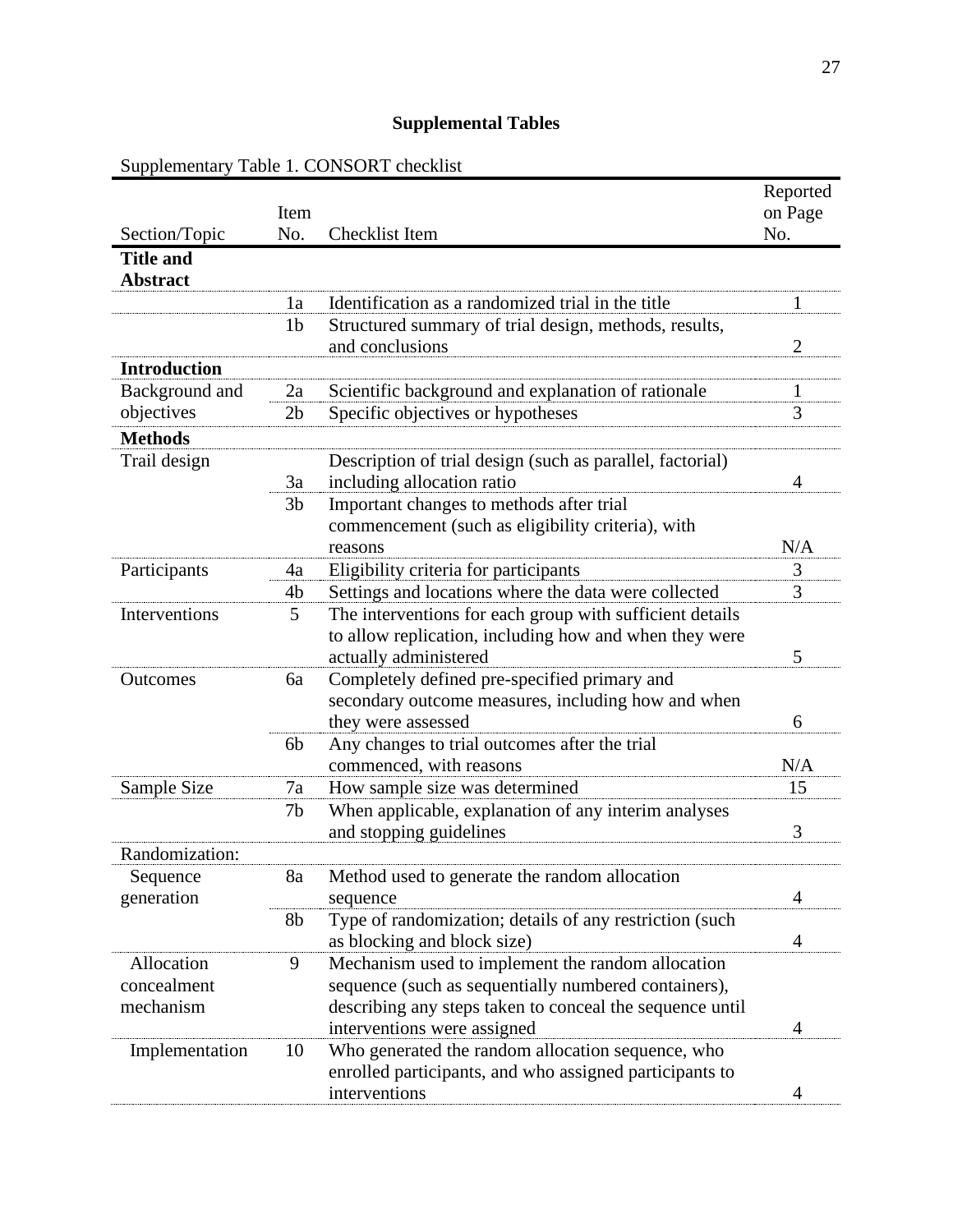| <b>Blinding</b>     | 11a             | If done, who was blinded after assignment to                |                          |
|---------------------|-----------------|-------------------------------------------------------------|--------------------------|
|                     |                 | interventions (for example, participants, care providers,   |                          |
|                     |                 | those assessing outcomes) and how                           |                          |
|                     | 11 <sub>b</sub> | If relevant, description of the similarity of interventions | -                        |
| Statistical         | 12a             | Statistical methods used to compare groups for primary      |                          |
| methods             |                 | and secondary outcomes                                      | 7                        |
|                     | 12 <sub>b</sub> | Methods for additional analyses, such as subgroup           | -                        |
|                     |                 | analyses and adjusted analyses                              |                          |
| <b>Results</b>      |                 |                                                             |                          |
| Participant flow (a | 13a             | For each group, the numbers of participants who were        |                          |
| diagram is          |                 | randomly assigned, received intended treatment, and         |                          |
| strongly            |                 | were analyzed for the primary outcome                       | 3                        |
| recommended)        | 13 <sub>b</sub> | For each group, losses and exclusions after                 |                          |
|                     |                 | randomization, together with reasons                        | 4                        |
| Recruitment         | 14a             | Dates defining the periods of recruitment and follow-up     | 3                        |
|                     | 14b             | Why the trail ended or was stopped                          | $\overline{\phantom{0}}$ |
| Baseline data       | 15              | A table showing baseline demographic and clinical           |                          |
|                     |                 | characteristics for each group                              | 23                       |
| Numbers analyzed    | 16              | For each group, number of participants (denominator)        |                          |
|                     |                 | included in each analysis and whether the analysis was      |                          |
|                     |                 | by original assigned groups                                 | ST <sub>2</sub>          |
| Outcomes and        | 17a             | For each primary and secondary outcome, results for         |                          |
| estimation          |                 | each group, and the estimated effect size and its           |                          |
|                     |                 | precision (such as 95% confidence interval)                 | ST <sub>2</sub>          |
|                     | 17 <sub>b</sub> | For binary outcomes, presentation of both absolute and      |                          |
|                     |                 | relative effect sizes is recommended                        | ST <sub>2</sub>          |
| Ancillary analyses  | 18              | Results of any other analyses performed, including          |                          |
|                     |                 | subgroup analyses and adjusted analyses,                    |                          |
|                     |                 | distinguishing pre-specified from exploratory               |                          |
| Harms               | 19              | All-important harms or unintended effects in each           |                          |
|                     |                 | group                                                       |                          |
| <b>Discussion</b>   |                 |                                                             |                          |
| Limitations         | 20              | Trial limitations, addressing sources of potential bias,    |                          |
|                     |                 | imprecision, and, if relevant, multiplicity of analyses     | 15                       |
| Generalizability    | 21              | Generalizability (external validity, applicability) of the  |                          |
|                     |                 | trial findings                                              | 14                       |
| Interpretation      | 22              | Interpretation consistent with results, balancing benefits  |                          |
|                     |                 | and harms, and considering other relevant evidence          | 12                       |
| <b>Other</b>        |                 |                                                             |                          |
| information         |                 |                                                             |                          |
| Registration        | 23              | Registration number and name of trial registry              | N/A                      |
| Protocol            | 24              | Where the full trial protocol can be accessed, if           |                          |
|                     |                 | available                                                   | 8                        |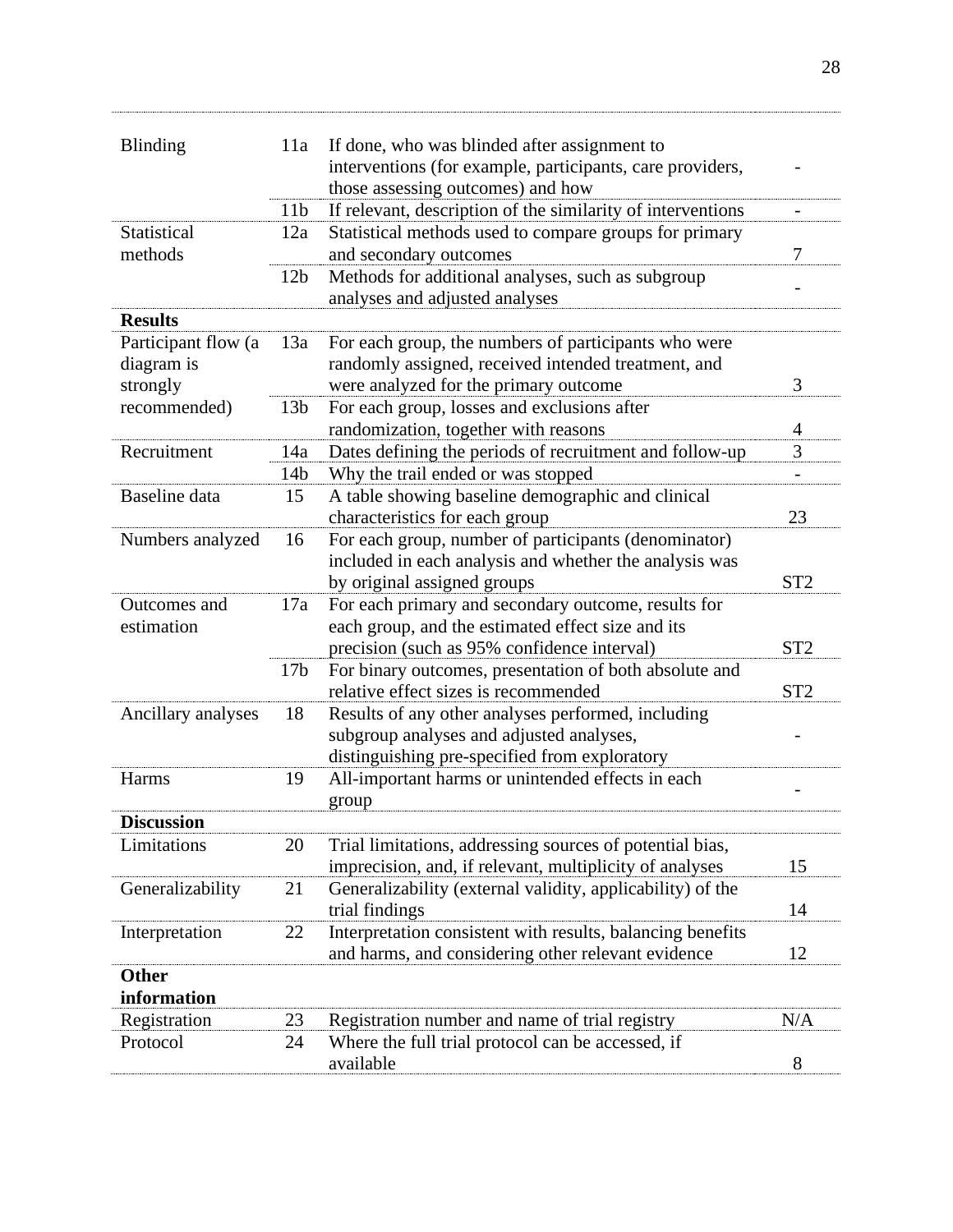| Funding | Sources of funding and other support (such as supply of |  |
|---------|---------------------------------------------------------|--|
|         | drugs), role of funders                                 |  |

ST: Supplementary Tables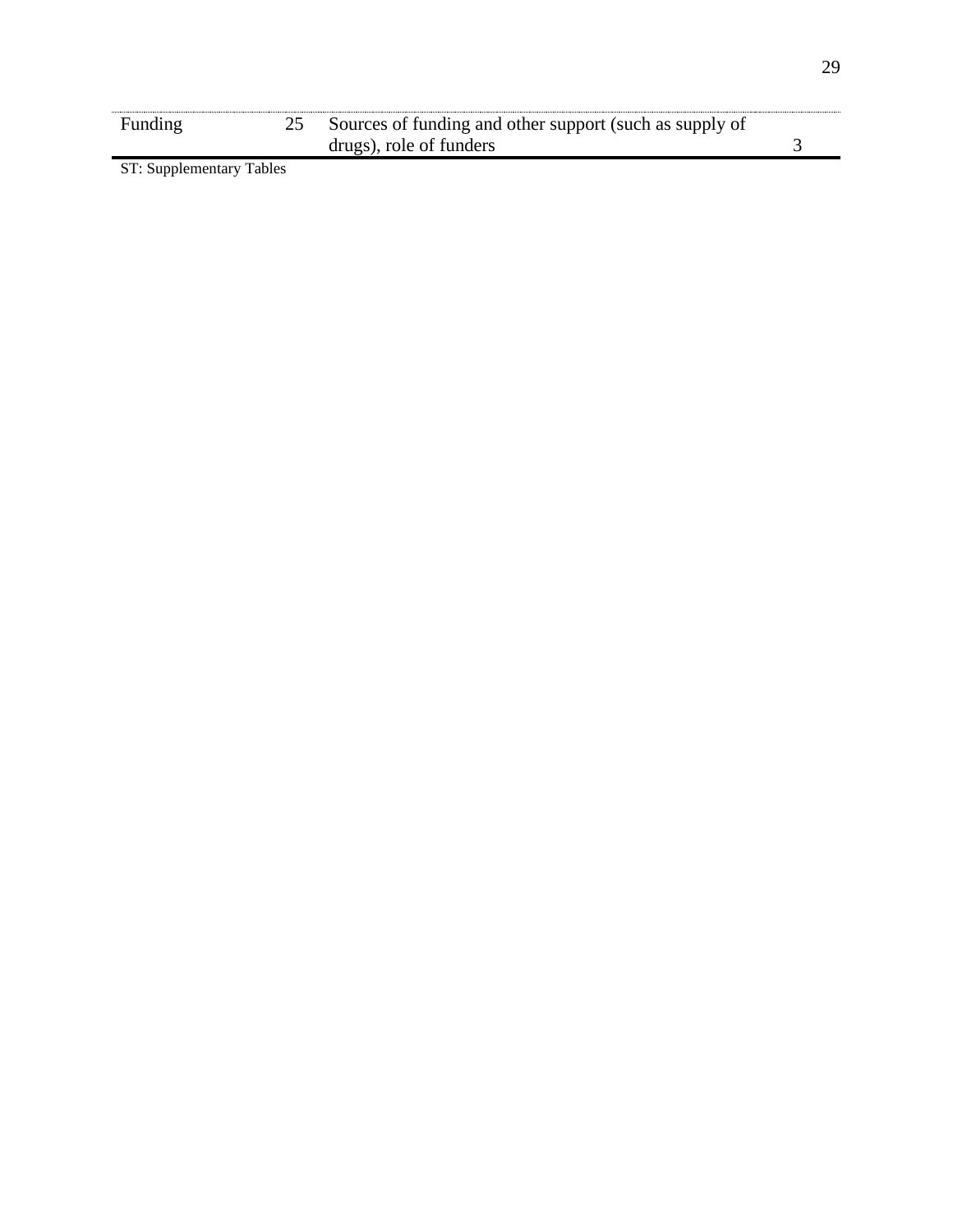| <b>Service Description</b>                           | <b>Intervention Group</b><br>$(N = 37)$ |          | <b>Control Group</b><br>$(N = 41)$ | $\boldsymbol{p}$ |      |
|------------------------------------------------------|-----------------------------------------|----------|------------------------------------|------------------|------|
|                                                      | % (n)                                   | Median   | % (n)                              | Median           |      |
|                                                      |                                         | (IQR)    |                                    | (IQR)            |      |
| Number of appointments since fitting                 |                                         | 5(1, 10) |                                    | 4(1, 8)          | 0.6  |
| Audiologist has shared data logging results          | 19(7)                                   |          | 22(9)                              |                  | >0.9 |
| RECD has been measured*                              | 24(9)                                   |          | 15(6)                              |                  | 0.3  |
| I am not sure                                        | 49 (18)                                 |          | 66(27)                             |                  |      |
| Not yet                                              | 27(10)                                  |          | 20(8)                              |                  |      |
| Earmolds have been replaced                          | 76(28)                                  |          | 71 (29)                            |                  | 0.8  |
| Aided speech perception testing has been done**      | 46(17)                                  |          | 46 (19)                            |                  | 0.7  |
| I am not sure                                        | 5(2)                                    |          | 5(2)                               |                  |      |
| Not yet                                              | 38(14)                                  |          | 29(12)                             |                  |      |
| My child is less than 6 months of age                | 11(4)                                   |          | 20(8)                              |                  |      |
| Hearing aid has been sent for repair                 | 19(7)                                   |          | 17(7)                              |                  | >0.9 |
| A loaner hearing aid was provided                    | 43(3)                                   |          | 57(4)                              |                  | >0.9 |
| Information provided on how to meet other parents    | 51 (19)                                 |          | 63(26)                             |                  | 0.4  |
| Have spoken with other parents                       | 53 $(10)$                               |          | 65(17)                             |                  | 0.6  |
| Provided information on parent support organizations | 54 (20)                                 |          | 54 (22)                            |                  | >0.9 |
| Audiologist taught about hearing by (all that apply) |                                         |          |                                    |                  |      |
| Addressing during appointment                        | 86 (32)                                 |          | 88 (36)                            |                  | >0.9 |
| Providing links to online information                | 27(10)                                  |          | 27(11)                             |                  | >0.9 |
| Providing written information                        | 54 (20)                                 |          | 59 (24)                            |                  | 0.9  |
| Other teaching method                                | 5(2)                                    |          | 2(1)                               |                  | 0.6  |
| Has not taught me                                    | 11(4)                                   |          | 10(4)                              |                  | >0.9 |
| Support services shared (all that apply)             |                                         |          |                                    |                  |      |
| Local parent-to-parent group for hearing loss        | 32(12)                                  |          | 41(17)                             |                  | 0.6  |
| Counseling services                                  | 5(2)                                    |          | 17(7)                              |                  | 0.2  |
| Online parent support resources                      | 27(10)                                  |          | 34(14)                             |                  | 0.7  |
| Other                                                | 16(6)                                   |          | 20(8)                              |                  | >0.9 |
| None                                                 | 43(16)                                  |          | 27(11)                             |                  | 0.2  |

Table 2. Audiology services received at baseline

\* RECD (real-ear-to-couple-difference); explanation provided: "the RECD is used to program your child's hearing aids. To get this measurement, the audiologist puts a soft tube in your child's ear beside the earmold. Then, the audiologist adjusts the hearing aid settings on the computer."

\*\* Explanation provided: "For children over 6 months of age, the audiologist can test how your child hears speech with the hearing aids on in the sound booth.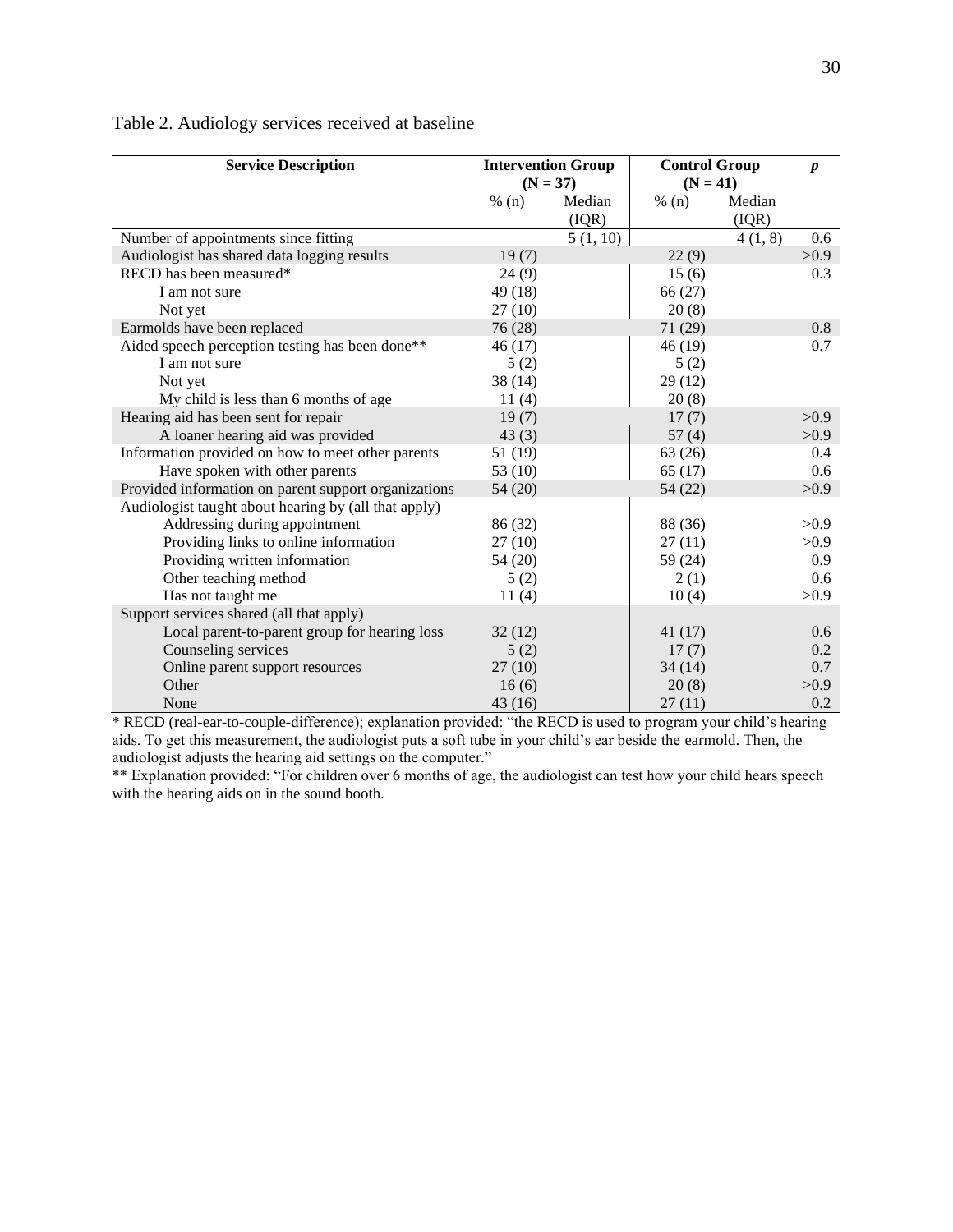| <b>Knowledge Items</b><br>Level of understanding of why each item is |           | <b>Intervention Group</b><br>$(N = 37)$ |         |        | <b>Control Group</b><br>$(N = 41)$ |         |          |
|----------------------------------------------------------------------|-----------|-----------------------------------------|---------|--------|------------------------------------|---------|----------|
| important                                                            | % (n)     |                                         | % (n)   |        |                                    | p       |          |
|                                                                      | Poor      | Fair                                    | Good    | Poor   | Fair                               | Good    |          |
| Observe child's response to sound                                    | 0(0)      | 0(0)                                    | 100(37) | 0(0)   | 10(4)                              | 90(37)  | 0.14     |
| Check HA are working each day                                        | 0(0)      | 0(0)                                    | 100(37) | 7(3)   | 7(3)                               | 86(35)  | 0.075    |
| Have child wear HA consistently                                      | 0(0)      | 0(0)                                    | 100(37) | 0(0)   | 7(3)                               | 92(30)  | 0.092    |
| Clean earwax out of earmolds                                         | 0(0)      | 0(0)                                    | 100(37) | 2(1)   | 7(3)                               | 90(37)  | 0.3      |
| Check how child's earmolds are fitting                               | 0(0)      | 0(0)                                    | 100(37) | 2(1)   | 10(4)                              | 88 (36) | $0.045*$ |
| Tell others about child's hearing loss                               | 0(0)      | 0(0)                                    | 100(37) | 2(1)   | 12(5)                              | 85(35)  | 0.078    |
| Teach others to put HA on child                                      | 0(0)      | 3(1)                                    | 97 (36) | 2(1)   | 10(4)                              | 88 (36) | 0.12     |
| Check the HA batteries                                               | 5(2)      | 0(0)                                    | 95(35)  | 0(0)   | 7(3)                               | 93 (38) | $0.011*$ |
| HA settings checked with new earmolds                                | 0(0)      | 5(2)                                    | 94(35)  | 14(6)  | 15(6)                              | 70(29)  | $0.026*$ |
| Troubleshoot problems with HA                                        | 0(0)      | 5(2)                                    | 95(35)  | 7(3)   | 22(9)                              | 70(29)  | $0.040*$ |
| Determine when child has trouble hearing                             | 0(0)      | 8(3)                                    | 91 (34) | 7(3)   | 20(8)                              | 73 (30) | 0.063    |
| Help child to hear in noisy places                                   | 3(1)      | 8(3)                                    | 89 (33) | 10(4)  | 12(5)                              | 78 (32) | 0.6      |
| Monitor for changes in hearing levels                                | 0(0)      | 11(4)                                   | 89 (33) | 7(3)   | 20(8)                              | 73 (30) | 0.2      |
| Get loaner HA if child's aids sent for repair                        | (4)<br>11 | 5(2)                                    | 84 (31) | 12(5)  | 15(6)                              | 73 (30) | 0.3      |
| Know HA use data logging results                                     | 0(0)      | 24(9)                                   | 75 (28) | 27(11) | 34(14)                             | 39(16)  | $0.003*$ |

| Table 3. Knowledge at 12 weeks post-baseline |  |  |  |
|----------------------------------------------|--|--|--|
|----------------------------------------------|--|--|--|

Rating scale (1=very poor; 2=poor; 3=fair; 4=good; 5=very good); ratings were combined for 1/2 and 4/5 HA: hearing aids

 $* p < .05$ 

# Table 4. Perceptions at 12 weeks post-baseline

| <b>Statements</b>                                  |          | <b>Intervention Group</b><br>$(N = 37)$ | <b>Control Group</b><br>$(N = 41)$ | p       |      |
|----------------------------------------------------|----------|-----------------------------------------|------------------------------------|---------|------|
|                                                    | Disagree | Agree                                   | Disagree                           | Agree   |      |
|                                                    | % (n)    |                                         | % (n)                              |         |      |
| My child hears better with the hearing aids        | 5(2)     | 97 (35)                                 | 15(6)                              | 85 (35) | 0.11 |
| My child needs to use the hearing aids             | 3(1)     | 97 (36)                                 | 2(1)                               | 98 (40) | 0.2  |
| I talk about the hearing loss with extended family | 3(1)     | 97 (36)                                 | 5(2)                               | 95 (39) | 0.9  |
| I talk about my child's hearing loss with friends  | 5(2)     | 97 (35)                                 | 2(1)                               | 95 (39) | 0.4  |
| I accept that my child has a hearing loss          | 0(0)     | 100(37)                                 | 0(0)                               | 100(41) | 0.7  |
| I try to hide my child's hearing aids              | 95(35)   | 5(2)                                    | 93 (38)                            | 7(3)    | 0.11 |
| I am comfortable with bright colored earmolds      | 8(3)     | 92 (34)                                 | 7(3)                               | 93 (38) | 0.5  |
| It is important to wear the hearing aids every day | 0(0)     | 100(37)                                 | 2(1)                               | 98 (40) | 0.14 |

Rating scale (1=strongly disagree; 2=disagree; 3=somewhat disagree; 4=somewhat agree; 5=agree; 6=strongly agree); ratings combined for 1/2/3 and 4/5/6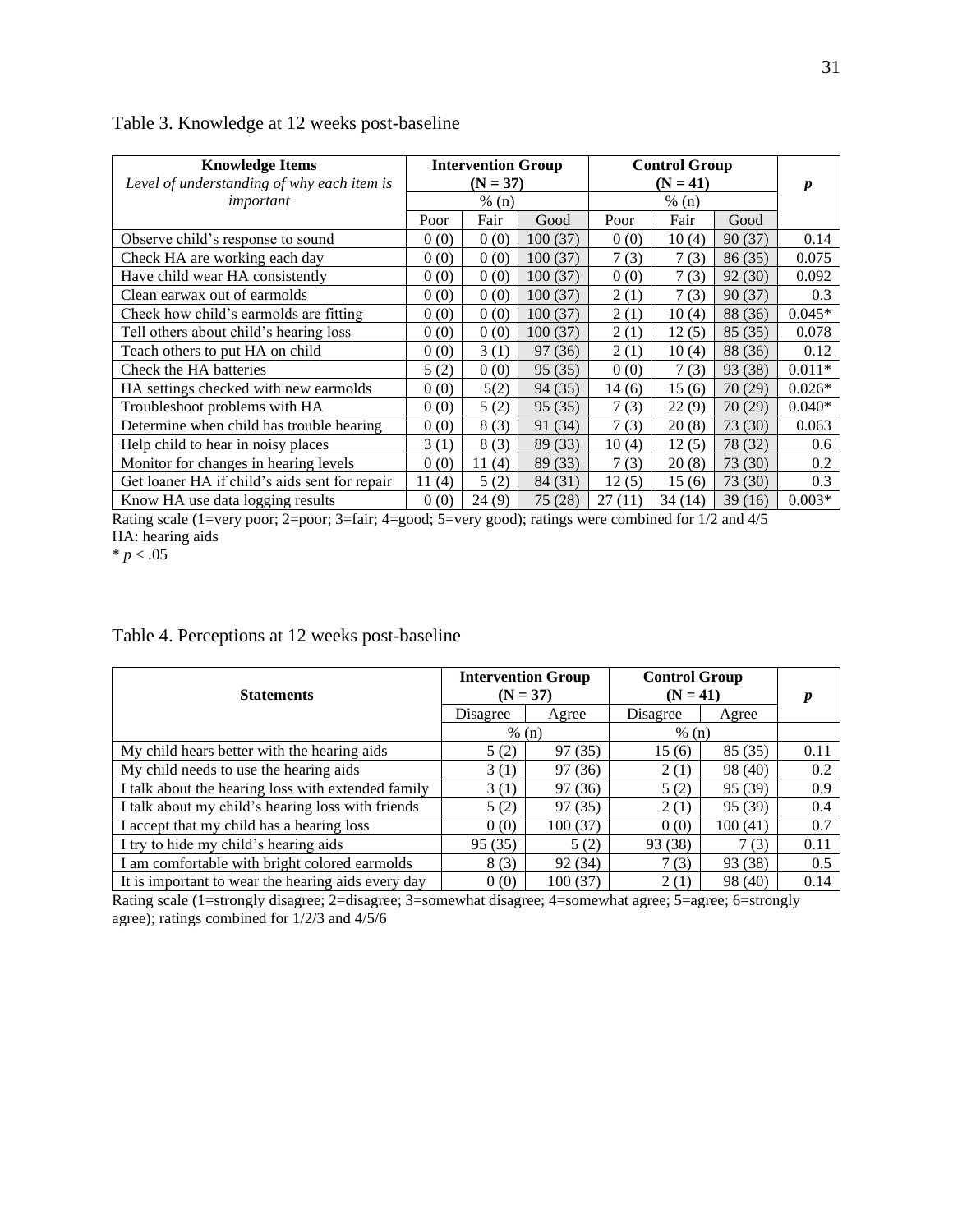| <b>Items</b>                                     | <b>Intervention Group</b><br>$(N=37)$ | <b>Control Group</b><br>$(N=41)$ | $\boldsymbol{p}$ |
|--------------------------------------------------|---------------------------------------|----------------------------------|------------------|
|                                                  | Median (IQR)                          |                                  |                  |
| Putting the HA on my child                       | 100(100, 100)                         | 100(90, 100)                     | $0.006*$         |
| Checking HA to make sure it is working           | 100(90, 100)                          | 95 (80, 100)                     | 0.093            |
| Changing the HA battery                          | 100(100, 100)                         | 100 (100, 100)                   | $0.011*$         |
| Teaching others to put the HA on my child        | 95 (90, 100)                          | 95 (80, 100)                     | 0.2              |
| Teaching others to check that HA is working      | 95 (85, 100)                          | 90 (70, 100)                     | $0.032*$         |
| Teaching others to change the battery            | 100 (100, 100)                        | 100(80, 100)                     | $0.012*$         |
| Explaining my child's hearing loss to others     | 95 (90, 100)                          | 95 (90, 100)                     | 0.2              |
| Explaining to others importance of wearing HA    | 100 (100, 100)                        | 100 (90, 100)                    | $0.012*$         |
| Knowing how to observe what child can/can't hear | 90 (80, 98)                           | 90 (65, 95)                      | 0.2              |

# Table 5. Confidence at 12 weeks post-baseline

Rating scale (0=not confident at all; 100= completely confident); HA: hearing aid; IQR: interquartile range  $* p < .05$ 

### Table 6. Monitoring at 12 weeks post-baseline

|                                |       |         |             | % (n)    |         |       |          |
|--------------------------------|-------|---------|-------------|----------|---------|-------|----------|
| <b>Frequency checked</b>       | Group | Not yet | When needed | Weekly   | Daily   | Other |          |
| Physical condition: HA         |       | 0(0)    | 3(1)        | 14(5)    | 84 (31) | 0(0)  | 0.2      |
|                                |       | 0(0)    | 10(4)       | 24 (10)  | 66 (27) | 0(0)  |          |
| Physical condition: EM         |       | 0(0)    | 3(1)        | 11 $(4)$ | 86 (32) | 0(0)  | 0.3      |
|                                |       | 0(0)    | 2(1)        | 24 (10)  | 73 (30) | 0(0)  |          |
| <b>Battery function</b>        |       | 3(1)    | 16(6)       | 19(7)    | 62(23)  | 0(0)  | 0.8      |
|                                |       | 15(2)   | 10(4)       | 17(7)    | 68 (28) | 0(0)  |          |
| Sound quality (listening tube) |       | 8(3)    | 19(7)       | 27(10)   | 38 (14) | 8(3)  | $0.006*$ |
|                                |       | 22(9)   | 29(12)      | 39(16)   | 10(4)   | 0(0)  |          |
| Earmold Fit                    |       | 0(0)    | 5(2)        | 5(2)     | 89 (33) | 0(0)  | 0.5      |
|                                | C     | 0(0)    | 10(4)       | 12(5)    | 78 (32) | 0(0)  |          |

I: Intervention group ( $N = 37$ ); C: Control group ( $N = 41$ ); HA: hearing aid; EM: earmold  $* p < .05$